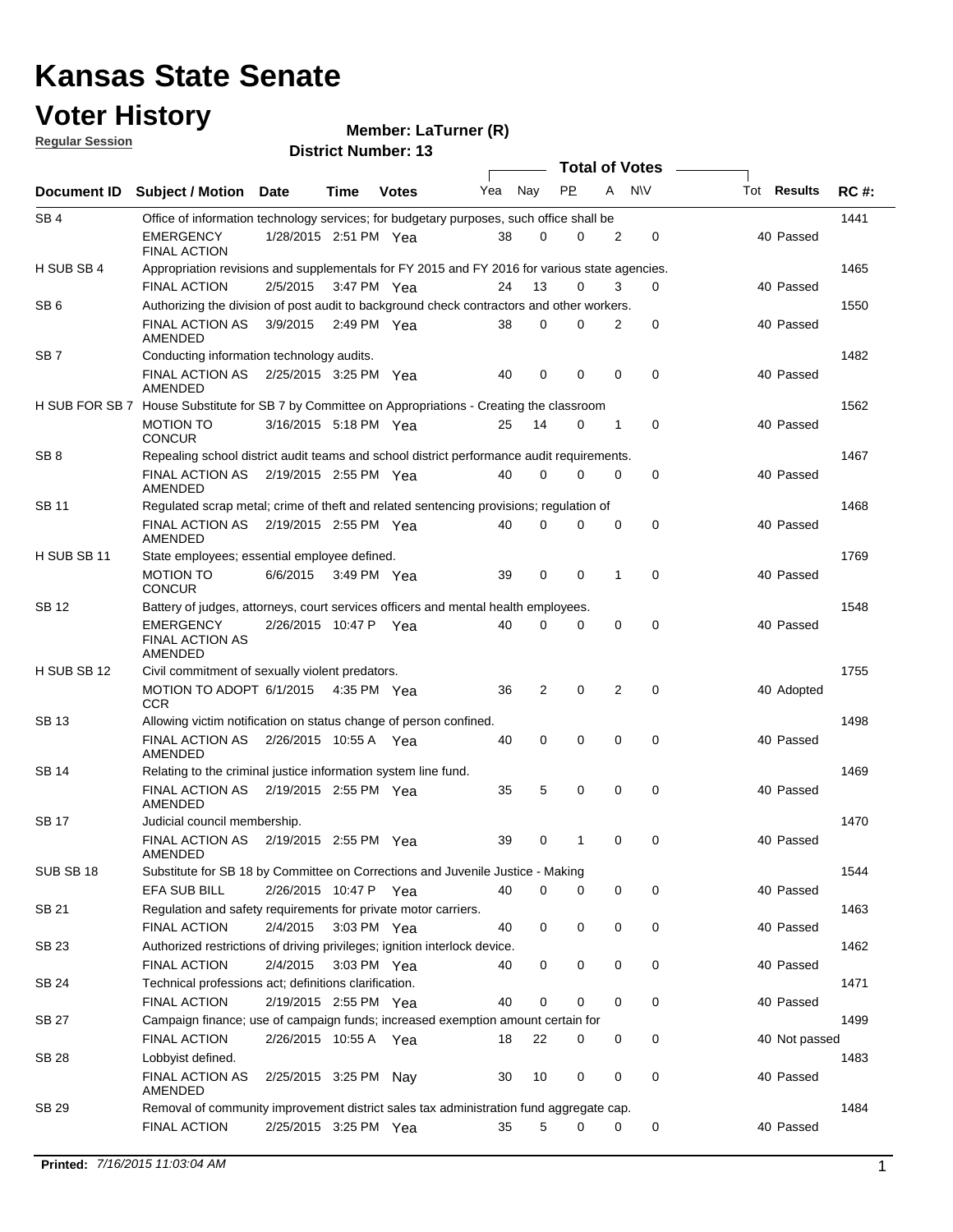### **Voter History**

**Member: LaTurner (R)** 

**Regular Session**

|              |                                                                                                     |                       |             |              |     |             | <b>Total of Votes</b> |   |           |                    |             |
|--------------|-----------------------------------------------------------------------------------------------------|-----------------------|-------------|--------------|-----|-------------|-----------------------|---|-----------|--------------------|-------------|
| Document ID  | <b>Subject / Motion</b>                                                                             | <b>Date</b>           | Time        | <b>Votes</b> | Yea | Nay         | <b>PP</b>             | A | <b>NV</b> | Tot <b>Results</b> | <b>RC#:</b> |
| SB 31        | Permitted use of tax information in certain tax actions and proceedings; tax liens upon             |                       |             |              |     |             |                       |   |           |                    | 1592        |
|              | <b>FINAL ACTION AS</b><br>AMENDED                                                                   | 3/24/2015 10:23 A Yea |             |              | 39  | 1           | 0                     | 0 | 0         | 40 Passed          |             |
| SB 34        | Penalties for voting crimes; prosecution of election crimes.                                        |                       |             |              |     |             |                       |   |           |                    | 1480        |
|              | <b>MOTION TO</b><br><b>AMEND Haley</b>                                                              | 2/24/2015 3:45 PM Nay |             |              | 15  | 23          | 0                     | 2 | 0         | 40 Rejected        |             |
| SB 34        | Penalties for voting crimes; prosecution of election crimes.                                        |                       |             |              |     |             |                       |   |           |                    | 1485        |
|              | <b>FINAL ACTION</b>                                                                                 | 2/25/2015 3:25 PM Yea |             |              | 23  | 17          | 0                     | 0 | 0         | 40 Passed          |             |
| <b>SB 36</b> | Allowing carryover and a change application for place of use for multi-year flex accounts.          |                       |             |              |     |             |                       |   |           |                    | 1472        |
|              | <b>FINAL ACTION</b>                                                                                 | 2/19/2015 2:55 PM Yea |             |              | 40  | $\Omega$    | 0                     | 0 | 0         | 40 Passed          |             |
| H SUB SB 36  | Creating the local conservation lending program.                                                    |                       |             |              |     |             |                       |   |           |                    | 1666        |
|              | MOTION TO<br><b>CONCUR</b>                                                                          | 4/2/2015              | 5:28 PM Yea |              | 39  | 1           | $\mathbf 0$           | 0 | 0         | 40 Passed          |             |
| SUB SB 38    | Substitute for SB 38 by Committee on Judiciary - Bad faith assertions of patent infringement.       |                       |             |              |     |             |                       |   |           |                    | 1500        |
|              | <b>FINAL ACTION</b>                                                                                 | 2/26/2015 10:55 A     |             | Yea          | 40  | 0           | 0                     | 0 | 0         | 40 Passed          |             |
| SUB SB 38    | Bad faith assertions of patent infringement.                                                        |                       |             |              |     |             |                       |   |           |                    | 1709        |
|              | <b>MOTION TO</b><br><b>CONCUR</b>                                                                   | 5/13/2015 3:34 PM Yea |             |              | 38  | 0           | 0                     | 2 | 0         | 40 Passed          |             |
| SB 42        | Governmental ethics; public funds used for lobbying; reporting.                                     |                       |             |              |     |             |                       |   |           |                    | 1577        |
|              | EMERGENCY<br><b>FINAL ACTION AS</b><br>AMENDED                                                      | 3/19/2015 6:03 PM Yea |             |              | 38  | 0           | 0                     | 2 | 0         | 40 Passed          |             |
| <b>SB 43</b> | Home on the range highway.                                                                          |                       |             |              |     |             |                       |   |           |                    | 1501        |
|              | <b>FINAL ACTION</b>                                                                                 | 2/26/2015 10:55 A Yea |             |              | 40  | 0           | 0                     | 0 | 0         | 40 Passed          |             |
| SB 44        | Docket fees; electronic filing and management fund.                                                 |                       |             |              |     |             |                       |   |           |                    | 1502        |
|              | <b>FINAL ACTION AS</b><br>AMENDED                                                                   | 2/26/2015 10:55 A Yea |             |              | 40  | 0           | 0                     | 0 | 0         | 40 Passed          |             |
| SB 45        | Authorizing the carrying of concealed handguns without a license under the personal and family      |                       |             |              |     |             |                       |   |           |                    | 1503        |
|              | FINAL ACTION AS<br>AMENDED                                                                          | 2/26/2015 10:55 A Yea |             |              | 31  | 7           | 2                     | 0 | 0         | 40 Passed          |             |
| SB 45        | Authorizing the carrying of concealed handguns without a license under the personal and family      |                       |             |              |     |             |                       |   |           |                    | 1645        |
|              | <b>MOTION TO</b><br><b>CONCUR</b>                                                                   | 3/25/2015 6:39 PM Yea |             |              | 31  | 8           | 0                     | 1 | 0         | 40 Passed          |             |
| <b>SB 46</b> | Identification of domesticated deer.                                                                |                       |             |              |     |             |                       |   |           |                    | 1486        |
|              | <b>FINAL ACTION</b>                                                                                 | 2/25/2015 3:25 PM Yea |             |              | 40  | $\mathbf 0$ | 0                     | 0 | 0         | 40 Passed          |             |
| <b>SB 47</b> | Establishing principle-based reserves and updating the standard nonforfeiture law for               |                       |             |              |     |             |                       |   |           |                    | 1487        |
|              | <b>FINAL ACTION</b>                                                                                 | 2/25/2015 3:25 PM Yea |             |              | 40  | $\mathbf 0$ | 0                     | 0 | 0         | 40 Passed          |             |
| <b>SB 48</b> | Sunset of property tax exemption for new qualifying pipeline property and retention of              |                       |             |              |     |             |                       |   |           |                    | 1716        |
|              | <b>MOTION TO</b><br>AMEND Francisco                                                                 | 5/14/2015 5:13 PM Yea |             |              | 13  | 18          | 4                     | 5 | 0         | 40 Rejected        |             |
| SB 48        | Sunset of property tax exemption for new qualifying pipeline property and retention of              |                       |             |              |     |             |                       |   |           |                    | 1717        |
|              | EMERGENCY<br><b>FINAL ACTION</b>                                                                    | 5/14/2015 7:03 PM Yea |             |              | 23  | 14          | 1                     | 2 | 0         | 40 Passed          |             |
| <b>SB 51</b> | Relating to court fees and costs; judicial branch surcharge fund.                                   |                       |             |              |     |             |                       |   |           |                    | 1504        |
|              | FINAL ACTION AS 2/26/2015 10:55 A Yea<br>AMENDED                                                    |                       |             |              | 34  | 6           | 0                     | 0 | 0         | 40 Passed          |             |
| SB 52        | Authorizing chief engineer to allow augmentation to secure water.                                   |                       |             |              |     |             |                       |   |           |                    | 1475        |
|              | FINAL ACTION AS 2/20/2015 8:30 AM Yea<br>AMENDED                                                    |                       |             |              | 40  | 0           | 0                     | 0 | 0         | 40 Passed          |             |
| SB 52        | Water; augmentation; multi-year flex accounts; local enhanced management areas; public water supply |                       |             |              |     |             |                       |   |           |                    | 1706        |
|              | MOTION TO ADOPT 5/7/2015 2:27 PM Yea<br><b>CCR</b>                                                  |                       |             |              | 38  | $\mathbf 0$ | 0                     | 2 | 0         | 40 Adopted         |             |
| SB 54        | Updating methods of mailing notice of termination of coverage of motor vehicle                      |                       |             |              |     |             |                       |   |           |                    | 1505        |
|              | FINAL ACTION AS  2/26/2015  11:04 A  Yea<br>AMENDED                                                 |                       |             |              | 40  | 0           | 0                     | 0 | 0         | 40 Passed          |             |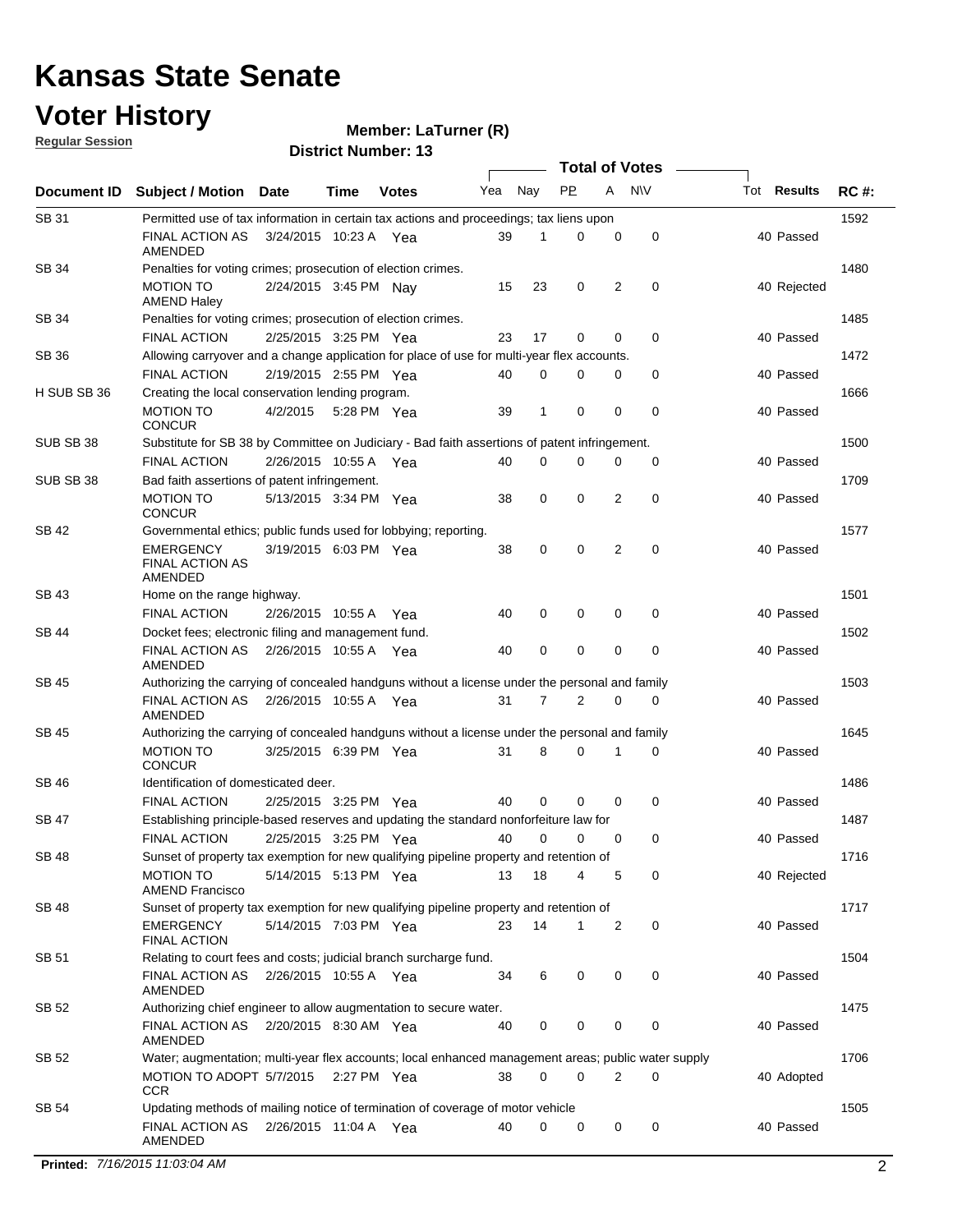#### **Voter History Regular Session**

**Member: LaTurner (R)** 

|              |                                                                                                 |                       |      |              |     |              | <b>Total of Votes</b> |             |             |                    |             |
|--------------|-------------------------------------------------------------------------------------------------|-----------------------|------|--------------|-----|--------------|-----------------------|-------------|-------------|--------------------|-------------|
|              | Document ID Subject / Motion Date                                                               |                       | Time | <b>Votes</b> | Yea | Nay          | <b>PP</b>             | A NW        |             | Tot <b>Results</b> | <b>RC#:</b> |
| <b>SB 55</b> | Increasing the cap on consulting fees for financial examinations and the high risk pool         |                       |      |              |     |              |                       |             |             |                    | 1476        |
|              | <b>FINAL ACTION AS</b><br>AMENDED                                                               | 2/20/2015 8:30 AM Yea |      |              | 40  | 0            | $\Omega$              | 0           | 0           | 40 Passed          |             |
| <b>SB 56</b> | Removing affirmative defense to promotion to minors of material harmful to minors for           |                       |      |              |     |              |                       |             |             |                    | 1488        |
|              | FINAL ACTION AS<br>AMENDED                                                                      | 2/25/2015 3:25 PM Yea |      |              | 26  | 14           | 0                     | 0           | 0           | 40 Passed          |             |
| SB 57        | Kansas power of attorney act.                                                                   |                       |      |              |     |              |                       |             |             |                    | 1506        |
|              | <b>FINAL ACTION</b>                                                                             | 2/26/2015 11:04 A     |      | Yea          | 40  | 0            | 0                     | 0           | $\mathbf 0$ | 40 Passed          |             |
| SB 58        | Kansas judicial review act; venue.                                                              |                       |      |              |     |              |                       |             |             |                    | 1507        |
|              | FINAL ACTION AS<br>AMENDED                                                                      | 2/26/2015 11:04 A Yea |      |              | 39  | $\mathbf{1}$ | $\mathbf 0$           | $\mathbf 0$ | 0           | 40 Passed          |             |
| SB 59        | Clarifying district magistrate judge jurisdiction.                                              |                       |      |              |     |              |                       |             |             |                    | 1557        |
|              | FINAL ACTION AS<br>AMENDED                                                                      | 3/11/2015 2:59 PM Yea |      |              | 40  | 0            | 0                     | 0           | 0           | 40 Passed          |             |
| SUB SB 60    | Substitute for SB 60 by Committee on Education - Authorizing participation by less than         |                       |      |              |     |              |                       |             |             |                    | 1508        |
|              | <b>FINAL ACTION</b>                                                                             | 2/26/2015 11:04 A Yea |      |              | 30  | 9            | 1                     | 0           | 0           | 40 Passed          |             |
| SB 62        | State fire marshal; search and rescue teams and hazardous materials response teams; tort claims |                       |      |              |     |              |                       |             |             |                    | 1489        |
|              | <b>FINAL ACTION AS</b><br>AMENDED                                                               | 2/25/2015 3:25 PM Yea |      |              | 40  | $\mathbf 0$  | $\mathbf 0$           | 0           | 0           | 40 Passed          |             |
| SB 63        | Cities; land banks; municipalities may defer or reamortize special assessments.                 |                       |      |              |     |              |                       |             |             |                    | 1593        |
|              | FINAL ACTION AS<br>AMENDED                                                                      | 3/24/2015 10:23 A Yea |      |              | 35  | 5            | 0                     | 0           | 0           | 40 Passed          |             |
| SB 64        | Public water supply storage; interest rate change.                                              |                       |      |              |     |              |                       |             |             |                    | 1594        |
|              | FINAL ACTION AS<br>AMENDED                                                                      | 3/24/2015 10:23 A Yea |      |              | 40  | $\mathbf 0$  | 0                     | 0           | $\mathbf 0$ | 40 Passed          |             |
| <b>SB 70</b> | Background checks and licensure of teachers.                                                    |                       |      |              |     |              |                       |             |             |                    | 1497        |
|              | <b>MOTION TO</b><br><b>AMEND Pettey</b>                                                         | 2/25/2015 5:00 PM Nav |      |              | 11  | 26           | 0                     | 3           | 0           | 40 Rejected        |             |
| <b>SB 70</b> | Background checks and licensure of teachers.                                                    |                       |      |              |     |              |                       |             |             |                    | 1509        |
|              | FINAL ACTION AS 2/26/2015 11:04 A Yea<br>AMENDED                                                |                       |      |              | 29  | 10           | 1                     | 0           | $\mathbf 0$ | 40 Passed          |             |
| SB 72        | Operation of transit buses on certain right shoulders in Wyandotte County.                      |                       |      |              |     |              |                       |             |             |                    | 1477        |
|              | <b>FINAL ACTION AS</b><br>AMENDED                                                               | 2/20/2015 8:30 AM Yea |      |              | 35  | 5            | 0                     | 0           | $\mathbf 0$ | 40 Passed          |             |
| SB 73        | Definitions of certain vehicles.                                                                |                       |      |              |     |              |                       |             |             |                    | 1523        |
|              | <b>EMERGENCY</b><br><b>FINAL ACTION</b>                                                         | 2/26/2015 10:33 P     |      | Yea          | 40  | 0            | 0                     | 0           | $\pmb{0}$   | 40 Passed          |             |
| <b>SB76</b>  | Requiring certain insurers and insurance groups to maintain a risk management framework through |                       |      |              |     |              |                       |             |             |                    | 1473        |
|              | FINAL ACTION AS 2/19/2015 2:55 PM Yea<br><b>AMENDED</b>                                         |                       |      |              | 40  | 0            | 0                     | 0           | 0           | 40 Passed          |             |
| <b>SB77</b>  | Governmental ethics commission fees.                                                            |                       |      |              |     |              |                       |             |             |                    | 1510        |
|              | <b>FINAL ACTION</b>                                                                             | 2/26/2015 11:13 A Yea |      |              | 36  | 4            | 0                     | 0           | 0           | 40 Passed          |             |
| SB 78        | Campaign finance; legislators filing report electronically.                                     |                       |      |              |     |              |                       |             |             |                    | 1511        |
|              | <b>FINAL ACTION</b>                                                                             | 2/26/2015 11:13 A Yea |      |              | 20  | 20           | 0                     | 0           | 0           | 40 Not passed      |             |
| SB 86        | Kansas transparency act.                                                                        |                       |      |              |     |              |                       |             |             |                    | 1571        |
|              | EMERGENCY<br><b>FINAL ACTION</b>                                                                | 3/19/2015 6:03 PM Yea |      |              | 38  | 0            | 0                     | 2           | $\mathbf 0$ | 40 Passed          |             |
| SB 91        | Abandoned oil and gas well fund.                                                                |                       |      |              |     |              |                       |             |             |                    | 1535        |
|              | <b>EMERGENCY</b><br><b>FINAL ACTION AS</b><br>AMENDED                                           | 2/26/2015 10:40 P Yea |      |              | 40  | 0            | 0                     | 0           | 0           | 40 Passed          |             |
| SUB SB 91    | Renewable energy standards act and property tax exemptions for renewable energy resources.      |                       |      |              |     |              |                       |             |             |                    | 1725        |
|              | MOTION TO ADOPT 5/14/2015 7:03 PM Yea<br><b>CCR</b>                                             |                       |      |              | 35  | 3            | 0                     | 2           | 0           | 40 Adopted         |             |
|              |                                                                                                 |                       |      |              |     |              |                       |             |             |                    |             |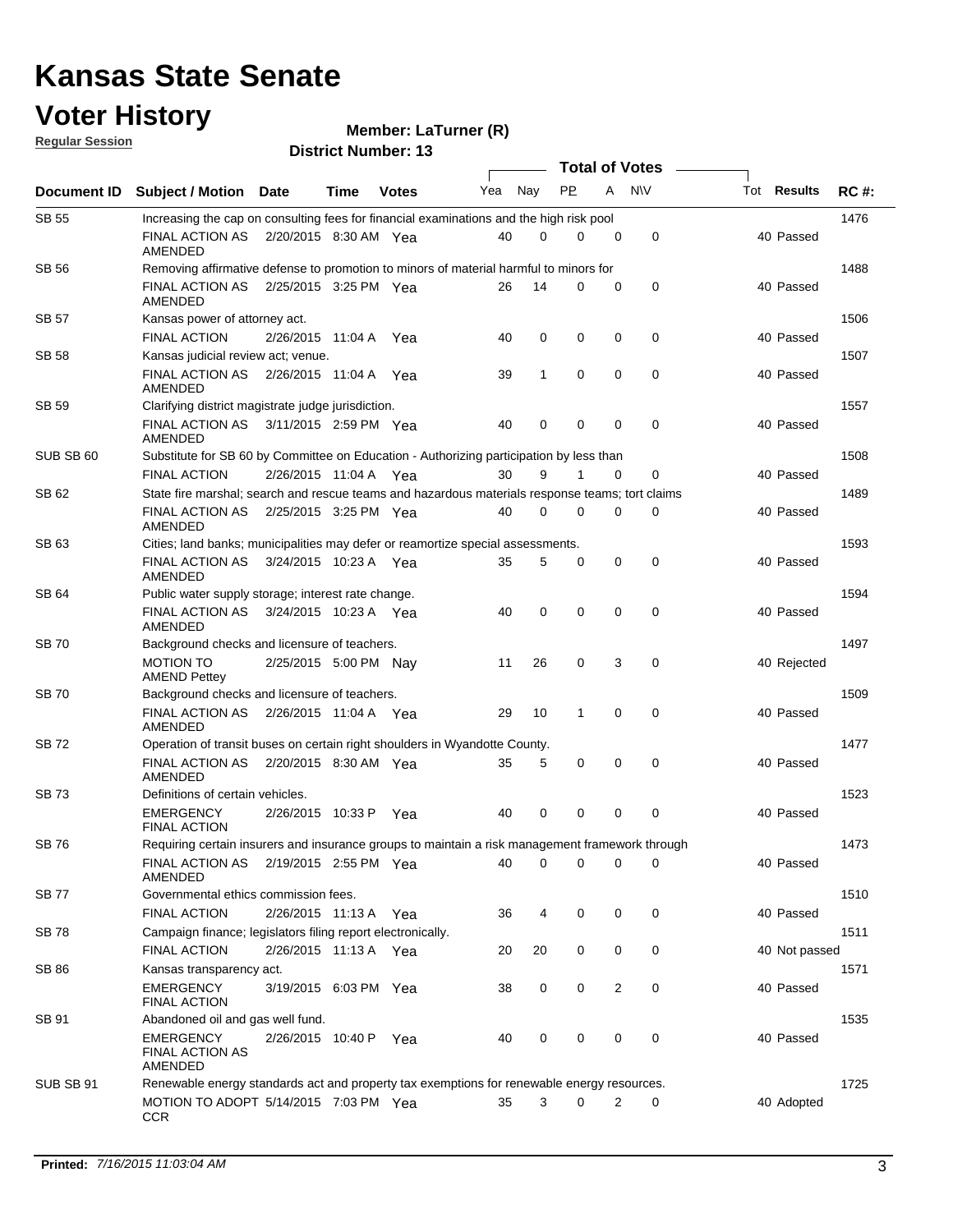#### **Voter History**

**Regular Session**

**Member: LaTurner (R)** 

| <u>INGUMAL OGGSION</u> |                                                                                                                     |                       |             | <b>District Number: 13</b> |     |                |             |             |                       |                    |             |
|------------------------|---------------------------------------------------------------------------------------------------------------------|-----------------------|-------------|----------------------------|-----|----------------|-------------|-------------|-----------------------|--------------------|-------------|
|                        |                                                                                                                     |                       |             |                            |     |                |             |             | <b>Total of Votes</b> |                    |             |
| Document ID            | <b>Subject / Motion Date</b>                                                                                        |                       | Time        | <b>Votes</b>               | Yea | Nay            | <b>PP</b>   | A           | <b>NV</b>             | Tot <b>Results</b> | <b>RC#:</b> |
| SB 93                  | Career technical education performance-based funding requirements.                                                  |                       |             |                            |     |                |             |             |                       |                    | 1512        |
|                        | FINAL ACTION AS<br>AMENDED                                                                                          | 2/26/2015 11:13 A Yea |             |                            | 40  | 0              | 0           | $\mathbf 0$ | $\mathbf 0$           | 40 Passed          |             |
| SB 95                  | Creating the Kansas unborn child protection from dismemberment abortion act.                                        |                       |             |                            |     |                |             |             |                       |                    | 1478        |
|                        | FINAL ACTION AS<br>AMENDED                                                                                          | 2/20/2015 8:30 AM Yea |             |                            | 31  | 9              | 0           | 0           | 0                     | 40 Passed          |             |
| SB 97                  | Allowing contact with certain regulated animals.                                                                    |                       |             |                            |     |                |             |             |                       |                    | 1545        |
|                        | <b>EMERGENCY</b><br><b>FINAL ACTION AS</b><br>AMENDED                                                               | 2/26/2015 10:47 P Yea |             |                            | 23  | 17             | $\mathbf 0$ | 0           | 0                     | 40 Passed          |             |
| <b>SB 98</b>           | Open records, charges limited; open meetings; minutes required.                                                     |                       |             |                            |     |                |             |             |                       |                    | 1570        |
|                        | <b>EMERGENCY</b><br><b>FINAL ACTION AS</b><br>AMENDED                                                               | 3/19/2015 6:03 PM Yea |             |                            | 38  | 0              | 0           | 2           | 0                     | 40 Passed          |             |
| SB 101                 | Amending the definition of "health care provider" in the health care provider insurance                             |                       |             |                            |     |                |             |             |                       |                    | 1474        |
|                        | FINAL ACTION AS<br>AMENDED                                                                                          | 2/19/2015 2:55 PM Yea |             |                            | 40  | 0              | 0           | 0           | 0                     | 40 Passed          |             |
| SB 101                 | Health care provider insurance availability act; definitions; self-insurance; health care systems.                  |                       |             |                            |     |                |             |             |                       |                    | 1726        |
|                        | MOTION TO ADOPT 5/19/2015 3:24 PM Yea<br><b>CCR</b>                                                                 |                       |             |                            | 37  | 0              | 0           | 3           | 0                     | 40 Adopted         |             |
| SB 105                 | Enacting updates to the uniform interstate family support act (UIFSA 2008).                                         |                       |             |                            |     |                |             |             |                       |                    | 1558        |
|                        | <b>FINAL ACTION</b>                                                                                                 | 3/11/2015 2:59 PM Yea |             |                            | 40  | 0              | 0           | 0           | 0                     | 40 Passed          |             |
| SB 106                 | Real estate brokers and salespersons; licensing requirements; sale transaction requirements.                        |                       |             |                            |     |                |             |             |                       |                    | 1490        |
|                        | <b>FINAL ACTION</b>                                                                                                 | 2/25/2015 3:25 PM Yea |             |                            | 40  | 0              | 0           | 0           | 0                     | 40 Passed          |             |
| <b>SB 108</b>          | Increasing real estate broker's and salesperson's license fees.                                                     |                       |             |                            |     |                |             |             |                       |                    | 1491        |
|                        | <b>FINAL ACTION</b>                                                                                                 | 2/25/2015 3:34 PM Yea |             |                            | 36  | 4              | 0           | 0           | 0                     | 40 Passed          |             |
| <b>SB 108</b>          | Real estate brokers and salespersons; license fees; education; applicants; prohibited acts;                         |                       |             |                            |     |                |             |             |                       |                    | 1644        |
|                        | <b>MOTION TO</b><br><b>CONCUR</b>                                                                                   | 3/25/2015 6:39 PM Yea |             |                            | 37  | 2              | 0           |             | 0                     | 40 Passed          |             |
| SB 109                 | Emergencies and disasters and the Kansas disaster utilities response act.                                           |                       |             |                            |     |                |             |             |                       |                    | 1492        |
|                        | FINAL ACTION AS<br>AMENDED                                                                                          | 2/25/2015 3:34 PM Yea |             |                            | 40  | 0              | 0           | 0           | 0                     | 40 Passed          |             |
| SB 109                 | Emergencies and disasters and the Kansas disaster utilities response act.                                           |                       |             |                            |     |                |             |             |                       |                    | 1591        |
|                        | FINAL ACTION AS<br>AMENDED                                                                                          | 3/24/2015 10:23 A Yea |             |                            | 40  | 0              | 0           | 0           | 0                     | 40 Passed          |             |
| SB 112                 | Relating to citations issued by the department of wildlife, parks and tourism.                                      |                       |             |                            |     |                |             |             |                       |                    | 1538        |
|                        | <b>EMERGENCY</b><br>FINAL ACTION AS<br><b>AMENDED</b>                                                               | 2/26/2015 10:40 P Yea |             |                            | 40  | 0              | 0           | 0           | 0                     | 40 Passed          |             |
| <b>H SUB SB 112</b>    | House Substitute for Senate Bill 112                                                                                |                       |             |                            |     |                |             |             |                       |                    | 1772        |
|                        | MOTION TO ADOPT 6/7/2015<br><b>CCR</b>                                                                              |                       | 7:58 PM Yea |                            | 23  | 11             | 4           | 2           | 0                     | 40 Adopted         |             |
| SB 113                 | Relating to licenses, permits, stamps and other issues of the department of wildlife, parks and                     |                       |             |                            |     |                |             |             |                       |                    | 1549        |
|                        | <b>EMERGENCY</b><br><b>FINAL ACTION</b>                                                                             | 2/26/2015 10:47 P     |             | Nav                        | 39  | $\mathbf{1}$   | 0           | 0           | 0                     | 40 Passed          |             |
| SB 113                 | Creating a civil remedy statute for human trafficking victims; specifying restitution measures for such victims and |                       |             |                            |     |                |             |             |                       |                    | 1756        |
|                        | MOTION TO ADOPT 6/1/2015 4:35 PM Yea<br><b>CCR</b>                                                                  |                       |             |                            | 37  | 0              | 1           | 2           | 0                     | 40 Adopted         |             |
| SB 117                 | Allowing certain health care providers and health care systems to qualify to become                                 |                       |             |                            |     |                |             |             |                       |                    | 1493        |
|                        | <b>FINAL ACTION</b>                                                                                                 | 2/25/2015 3:34 PM Yea |             |                            | 40  | 0              | 0           | 0           | 0                     | 40 Passed          |             |
| <b>H SUB SB 117</b>    | Regulation of transportation network company services.                                                              |                       |             |                            |     |                |             |             |                       |                    | 1663        |
|                        | MOTION TO ADOPT 4/2/2015<br><b>CCR</b>                                                                              |                       | 5:28 PM Nay |                            | 35  | $\overline{2}$ | 3           | 0           | 0                     | 40 Adopted         |             |
|                        |                                                                                                                     |                       |             |                            |     |                |             |             |                       |                    |             |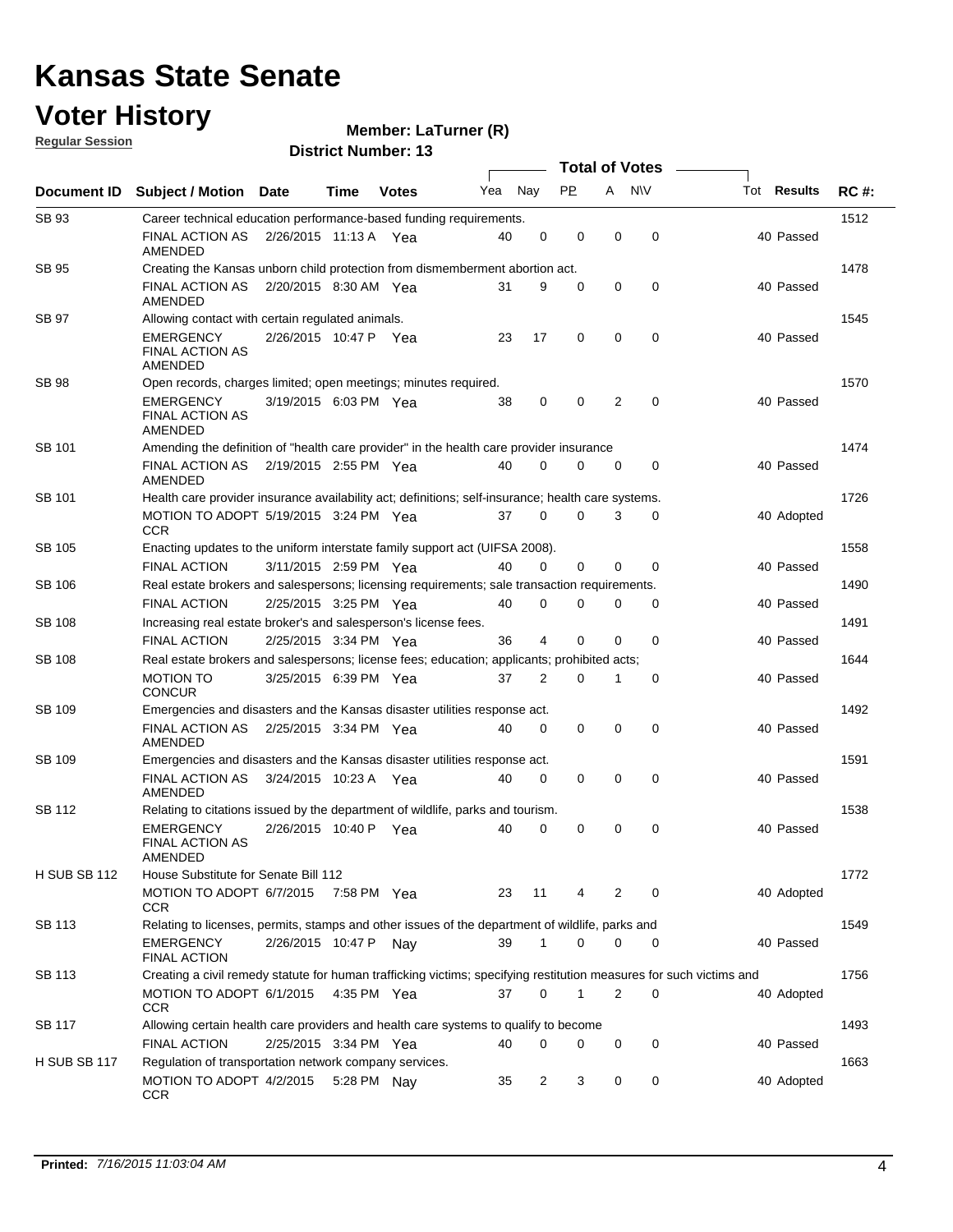### **Voter History**

**Member: LaTurner (R)** 

**Regular Session**

|                     |                                                                                                                                             |                       |             |                       |     |             |             |              | <b>Total of Votes</b> |                    |             |
|---------------------|---------------------------------------------------------------------------------------------------------------------------------------------|-----------------------|-------------|-----------------------|-----|-------------|-------------|--------------|-----------------------|--------------------|-------------|
| Document ID         | Subject / Motion Date                                                                                                                       |                       | Time        | <b>Votes</b>          | Yea | Nay         | <b>PP</b>   | A            | <b>NV</b>             | Tot <b>Results</b> | <b>RC#:</b> |
| <b>H SUB SB 117</b> | Regulation of transportation network company services.                                                                                      |                       |             |                       |     |             |             |              |                       |                    | 1688        |
|                     | MOTION TO<br>OVERRIDE                                                                                                                       | 5/5/2015              | 2:10 PM Nay |                       | 34  | 5           | 1           | 0            | 0                     | 40 Passed          |             |
| SB 120              | Exception to the limitations of wildlife, parks and tourism authority to purchase land.                                                     |                       |             |                       |     |             |             |              |                       |                    | 1513        |
|                     | FINAL ACTION AS  2/26/2015  11:13 A  Yea<br>AMENDED                                                                                         |                       |             |                       | 32  | 7           | 1           | 0            | 0                     | 40 Passed          |             |
| SB 121              | Robert G. (Bob) Bethell joint committee on home and community based services and KanCare                                                    |                       |             |                       |     |             |             |              |                       |                    | 1496        |
|                     | <b>MOTION TO</b><br><b>AMEND Kelly</b>                                                                                                      | 2/25/2015 4:20 PM Nay |             |                       | 11  | 27          | $\Omega$    | 2            | $\mathbf 0$           | 40 Rejected        |             |
| SB 121              | Robert G. (Bob) Bethell joint committee on home and community based services and KanCare                                                    |                       |             |                       |     |             |             |              |                       |                    | 1514        |
|                     | FINAL ACTION AS  2/26/2015  11:13 A  Yea<br>AMENDED                                                                                         |                       |             |                       | 30  | 10          | $\mathbf 0$ | 0            | 0                     | 40 Passed          |             |
| SB 123              | Medications used to treat mental illness under the state medicaid program.                                                                  |                       |             |                       |     |             |             |              |                       |                    | 1494        |
|                     | <b>FINAL ACTION</b>                                                                                                                         | 2/25/2015 3:34 PM Yea |             |                       | 15  | 25          | 0           | 0            | 0                     | 40 Not passed      |             |
| SB 124              | Eliminating the sunset on landspreading of oil and gas drilling waste.                                                                      |                       |             |                       |     |             |             |              |                       |                    | 1515        |
|                     | <b>FINAL ACTION AS</b><br>AMENDED                                                                                                           | 2/26/2015 11:13 A Yea |             |                       | 40  | 0           | 0           | 0            | 0                     | 40 Passed          |             |
| SB 124              | Kansas department of health and environment requirements for radioactive waste, solid waste                                                 |                       |             |                       |     |             |             |              |                       |                    | 1667        |
|                     | MOTION TO<br><b>CONCUR</b>                                                                                                                  | 4/2/2015 5:28 PM Yea  |             |                       | 39  | 1           | $\Omega$    | 0            | 0                     | 40 Passed          |             |
| SB 125              | Allowing NORM and TENORM to be eligible for disposal in Kansas landfills.                                                                   |                       |             |                       |     |             |             |              |                       |                    | 1516        |
|                     | <b>FINAL ACTION</b>                                                                                                                         | 2/26/2015 11:13 A     |             | Yea                   | 40  | 0           | 0           | 0            | 0                     | 40 Passed          |             |
| SB 126              | Commercial driver's license test, fee.                                                                                                      |                       |             |                       |     |             |             |              |                       |                    | 1537        |
|                     | EMERGENCY<br><b>FINAL ACTION</b>                                                                                                            | 2/26/2015 10:40 P     |             | Nav                   | 35  | 5           | 0           | 0            | 0                     | 40 Passed          |             |
| SB 127              | Requiring payment prior to installation of commemorative road naming signs.                                                                 |                       |             |                       |     |             |             |              |                       |                    | 1530        |
|                     | EMERGENCY<br><b>FINAL ACTION AS</b><br>AMENDED                                                                                              | 2/26/2015 10:40 P     |             | Nav                   | 39  | 1           | 0           | 0            | 0                     | 40 Passed          |             |
| <b>SB 127</b>       | Requiring payment prior to installation of commemorative road naming signs; designating 2nd Lieutenant Justin L Sisson<br>memorial highway, |                       |             |                       |     |             |             |              |                       |                    | 1664        |
|                     | MOTION TO ADOPT 4/2/2015 5:28 PM Yea<br>CCR                                                                                                 |                       |             |                       | 40  | 0           | 0           | 0            | 0                     | 40 Adopted         |             |
| SB 128              | Creating an exception to the Kansas open records act for municipal judges and city                                                          |                       |             |                       |     |             |             |              |                       |                    | 1527        |
|                     | <b>EMERGENCY</b><br>FINAL ACTION AS<br>AMENDED                                                                                              | 2/26/2015 10:33 P Yea |             |                       | 40  | $\mathbf 0$ | 0           | 0            | 0                     | 40 Passed          |             |
| <b>SUB SB 131</b>   | Substitute for SB 131 by Committee on Corrections and Juvenile Justice - Relating to                                                        |                       |             |                       |     |             |             |              |                       |                    | 1559        |
|                     | FINAL ACTION                                                                                                                                |                       |             | 3/11/2015 2:59 PM Yea |     |             | 40 0 0 0    |              | $\mathbf{0}$          | 40 Passed          |             |
| SB 133              | Possession or consumption of alcoholic beverage by minor; immunity from criminal prosecution                                                |                       |             |                       |     |             |             |              |                       |                    | 1636        |
|                     | <b>EMERGENCY</b><br>FINAL ACTION AS<br>AMENDED                                                                                              | 3/25/2015 6:34 PM Yea |             |                       | 34  | 5           | $\Omega$    | $\mathbf{1}$ | 0                     | 40 Passed          |             |
| SB 136              | Amending the professional negotiations act.                                                                                                 |                       |             |                       |     |             |             |              |                       |                    | 1542        |
|                     | <b>EMERGENCY</b><br><b>FINAL ACTION AS</b><br>AMENDED                                                                                       | 2/26/2015 10:47 P Yea |             |                       | 40  | 0           | 0           | 0            | 0                     | 40 Passed          |             |
| SB 142              | Kansas department for aging and disability services; programs for all-inclusive care for                                                    |                       |             |                       |     |             |             |              |                       |                    | 1533        |
|                     | EMERGENCY<br><b>FINAL ACTION</b>                                                                                                            | 2/26/2015 10:40 P Yea |             |                       | 40  | $\mathbf 0$ | 0           | 0            | 0                     | 40 Passed          |             |
| SB 149              | Civil commitment of sexually violent predators.                                                                                             |                       |             |                       |     |             |             |              |                       |                    | 1522        |
|                     | <b>EMERGENCY</b><br>FINAL ACTION AS<br>AMENDED                                                                                              | 2/26/2015 10:33 P Yea |             |                       | 40  | 0           | 0           | 0            | 0                     | 40 Passed          |             |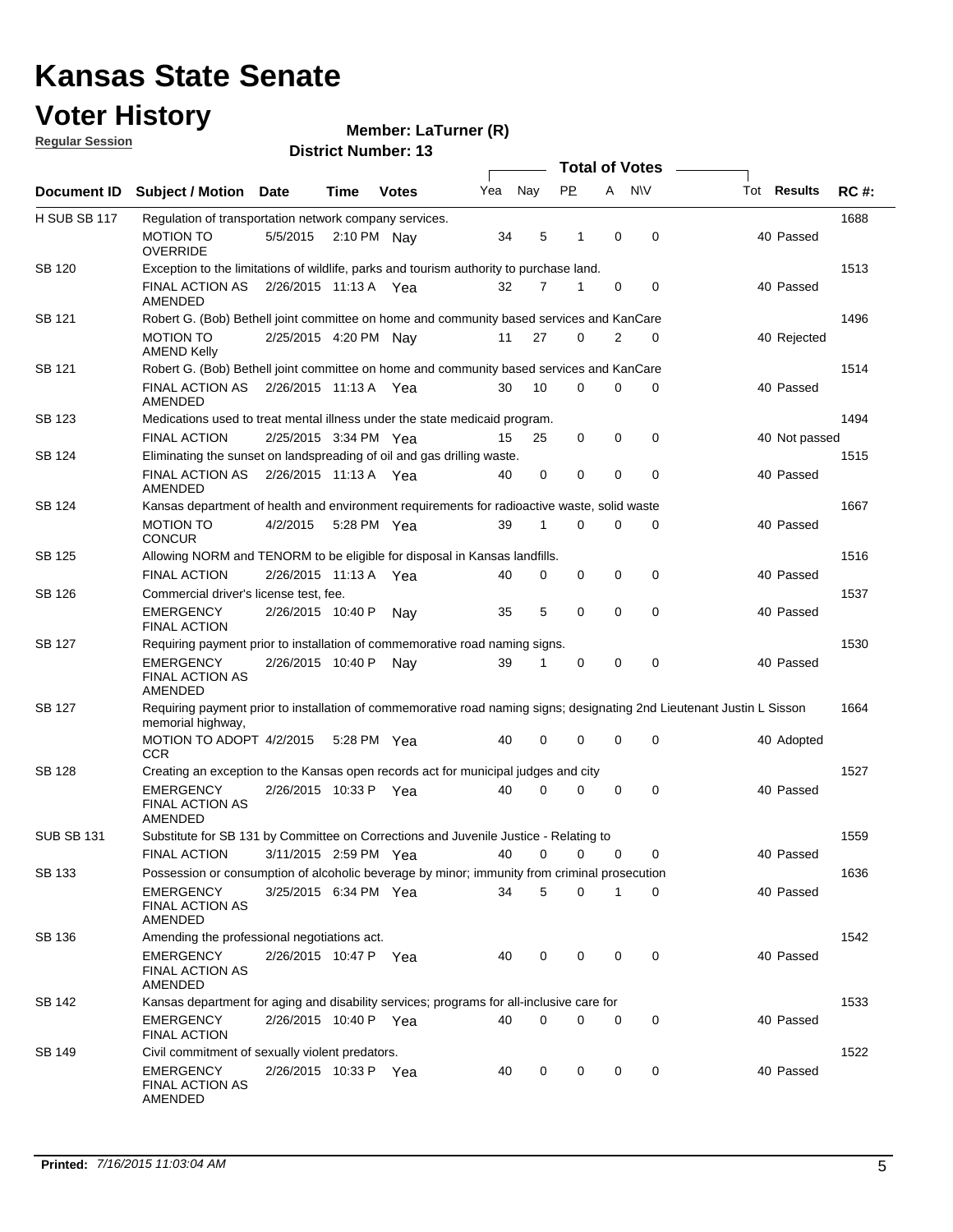### **Voter History**

**Regular Session**

#### **Member: LaTurner (R)**

**District Number: 13**

|                    |                                                                                                                                                      |                       |             |              |     |                      | <b>Total of Votes</b> |             |             |                    |             |
|--------------------|------------------------------------------------------------------------------------------------------------------------------------------------------|-----------------------|-------------|--------------|-----|----------------------|-----------------------|-------------|-------------|--------------------|-------------|
| <b>Document ID</b> | <b>Subject / Motion Date</b>                                                                                                                         |                       | Time        | <b>Votes</b> | Yea | Nay                  | <b>PP</b>             | A           | <b>NV</b>   | Tot <b>Results</b> | <b>RC#:</b> |
| <b>SB 150</b>      | Allowing corporate officers to appear before the corporation commission for certain fines.                                                           |                       |             |              |     |                      |                       |             |             |                    | 1517        |
|                    | <b>FINAL ACTION AS</b><br>AMENDED                                                                                                                    | 2/26/2015 11:13 A Yea |             |              |     | 0<br>40              | 0                     | 0           | $\mathbf 0$ | 40 Passed          |             |
| SB 154             | Amending unemployment insurance benefits determination; employer classification and                                                                  |                       |             |              |     |                      |                       |             |             |                    | 1526        |
|                    | <b>EMERGENCY</b><br><b>FINAL ACTION AS</b><br><b>AMENDED</b>                                                                                         | 2/26/2015 10:33 P     |             | Yea          |     | 35<br>4              | 1                     | 0           | 0           | 40 Passed          |             |
| SB 154             | Amending unemployment insurance benefits determination; employer classification and                                                                  |                       |             |              |     |                      |                       |             |             |                    | 1679        |
|                    | Not adopt CCR -<br>return to committee                                                                                                               | 4/30/2015 3:57 PM Nav |             |              |     | 29<br>10             | 0                     | 1           | 0           | 40 Not passed      |             |
| SB 154             | Amending unemployment insurance benefits determination; employer classification and                                                                  |                       |             |              |     |                      |                       |             |             |                    | 1680        |
|                    | MOTION TO ADOPT 4/30/2015 4:02 PM Yea<br><b>CCR</b>                                                                                                  |                       |             |              |     | 11<br>29             | 0                     | 0           | 0           | 40 Adopted         |             |
| <b>SUB SB 155</b>  | Substitute for SB 155 by Committee on Financial Institutions and Insurance? Amending certain                                                         |                       |             |              |     |                      |                       |             |             |                    | 1563        |
|                    | <b>FINAL ACTION</b>                                                                                                                                  | 3/19/2015 3:07 PM Yea |             |              |     | $\mathbf 0$<br>38    | 0                     | 2           | 0           | 40 Passed          |             |
| SB 156             | Allowing certain expenditures from the Arkansas river gaging fund.                                                                                   |                       |             |              |     |                      |                       |             |             |                    | 1520        |
|                    | <b>EMERGENCY</b><br><b>FINAL ACTION AS</b><br>AMENDED                                                                                                | 2/26/2015 10:33 P Yea |             |              |     | 3<br>37              | 0                     | 0           | $\mathbf 0$ | 40 Passed          |             |
| SB 156             | Department of agriculture; creating water conservation areas; labeling of agricultural liming materials; Arkansas river gaging<br>fund expenditures. |                       |             |              |     |                      |                       |             |             |                    | 1668        |
|                    | <b>MOTION TO</b><br><b>CONCUR</b>                                                                                                                    | 4/2/2015              | 5:28 PM Yea |              |     | $\mathbf 0$<br>40    | $\mathbf 0$           | 0           | $\mathbf 0$ | 40 Passed          |             |
| <b>SB 157</b>      | Specifying that the child in need of care code does not permit any person to compel a parent                                                         |                       |             |              |     |                      |                       |             |             |                    | 1521        |
|                    | <b>EMERGENCY</b><br><b>FINAL ACTION</b>                                                                                                              | 2/26/2015 10:33 P Yea |             |              |     | $\overline{2}$<br>38 | $\Omega$              | 0           | 0           | 40 Passed          |             |
| SB 159             | Requiring a law enforcement officer to take a child into custody when the officer reasonably                                                         |                       |             |              |     |                      |                       |             |             |                    | 1543        |
|                    | <b>EMERGENCY</b><br><b>FINAL ACTION AS</b><br>AMENDED                                                                                                | 2/26/2015 10:47 P     |             | Yea          |     | 4<br>30              | 6                     | 0           | $\mathbf 0$ | 40 Passed          |             |
| SB 161             | Vacation and discretionary policies of the boards of regents relating to university                                                                  |                       |             |              |     |                      |                       |             |             |                    | 1564        |
|                    | <b>FINAL ACTION</b>                                                                                                                                  | 3/19/2015 3:07 PM Yea |             |              |     | $\mathbf 0$<br>38    | 0                     | 2           | 0           | 40 Passed          |             |
| SB 168             | Issuing a \$1 billion of pension obligation bonds to finance a portion of the unfunded                                                               |                       |             |              |     |                      |                       |             |             |                    | 1524        |
|                    | <b>EMERGENCY</b><br><b>FINAL ACTION AS</b><br><b>AMENDED</b>                                                                                         | 2/26/2015 10:33 P Yea |             |              | 21  | 17                   | $\overline{2}$        | 0           | 0           | 40 Passed          |             |
| <b>SUB SB 171</b>  | Substitute for SB 171 by Committee on Ethics and Elections - Municipal elections;                                                                    |                       |             |              |     |                      |                       |             |             |                    | 1519        |
|                    | <b>MOTION TO</b><br><b>AMEND Pettey</b>                                                                                                              | 2/26/2015 4:19 PM Yea |             |              |     | 19<br>21             | 0                     | 0           | 0           | 40 Adopted         |             |
| <b>SUB SB 171</b>  | Substitute for SB 171 by Committee on Ethics and Elections - Municipal elections;                                                                    |                       |             |              |     |                      |                       |             |             |                    | 1529        |
|                    | EFA SUB BILL AS<br>AMENDED                                                                                                                           | 2/26/2015 10:33 P Yea |             |              |     | 18<br>21             | $\mathbf{1}$          | 0           | 0           | 40 Passed          |             |
| <b>SB 175</b>      | Exercise of religious freedom by postsecondary education student associations.                                                                       |                       |             |              |     |                      |                       |             |             |                    | 1583        |
|                    | <b>EMERGENCY</b><br><b>FINAL ACTION</b>                                                                                                              | 3/19/2015 6:13 PM Yea |             |              |     | 30<br>8              | 0                     | 2           | 0           | 40 Passed          |             |
| SB 180             | Health maintenance organizations and medicare provider organizations; privilege fees.                                                                |                       |             |              |     |                      |                       |             |             |                    | 1536        |
|                    | <b>EMERGENCY</b><br><b>FINAL ACTION AS</b><br>AMENDED                                                                                                | 2/26/2015 10:40 P Yea |             |              |     | 38<br>2              | 0                     | 0           | 0           | 40 Passed          |             |
| SB 181             | Medicaid; restrictions of prescription-only drugs.                                                                                                   |                       |             |              |     |                      |                       |             |             |                    | 1528        |
|                    | EMERGENCY<br><b>FINAL ACTION AS</b><br>AMENDED                                                                                                       | 2/26/2015 10:33 P Yea |             |              |     | $\mathbf{1}$<br>39   | 0                     | $\mathbf 0$ | 0           | 40 Passed          |             |
| SB 183             | Collection of debts owed to courts.                                                                                                                  |                       |             |              |     |                      |                       |             |             |                    | 1546        |
|                    | EMERGENCY<br><b>FINAL ACTION AS</b><br>AMENDED                                                                                                       | 2/26/2015 10:47 P Yea |             |              |     | 2<br>38              | 0                     | 0           | 0           | 40 Passed          |             |

**Printed:**  $7/16/2015$  11:03:04 AM 6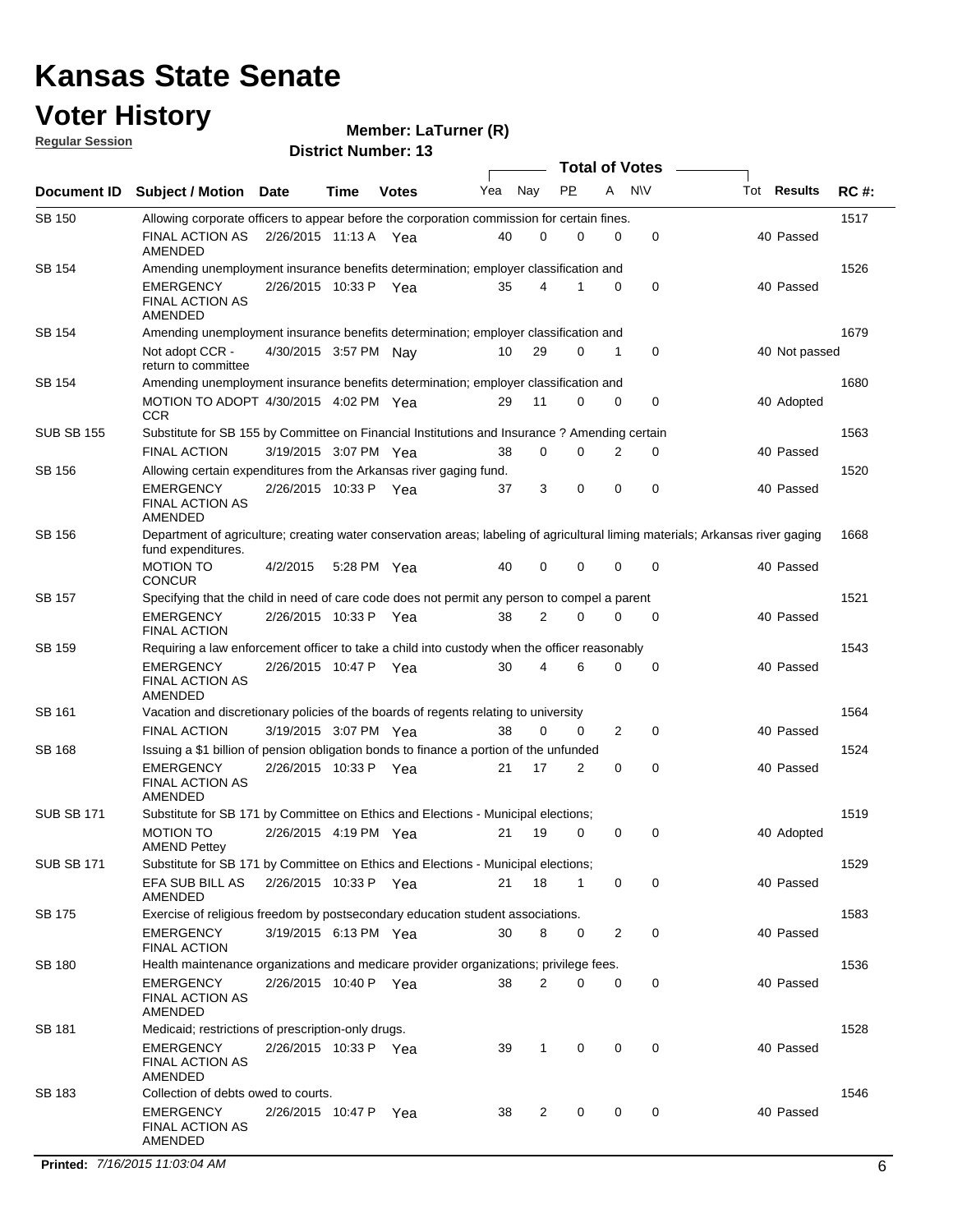### **Voter History**

**Regular Session**

**Member: LaTurner (R)** 

| <u>noquial Ocaaloni</u> |                                                                                                                   |                       |             | <b>District Number: 13</b> |     |             |             |                |                  |                                                                                                                              |             |
|-------------------------|-------------------------------------------------------------------------------------------------------------------|-----------------------|-------------|----------------------------|-----|-------------|-------------|----------------|------------------|------------------------------------------------------------------------------------------------------------------------------|-------------|
|                         |                                                                                                                   |                       |             |                            |     |             |             |                | Total of Votes – |                                                                                                                              |             |
| Document ID             | <b>Subject / Motion Date</b>                                                                                      |                       | Time        | <b>Votes</b>               | Yea | Nay         | <b>PP</b>   | A              | <b>NV</b>        | Tot <b>Results</b>                                                                                                           | <b>RC#:</b> |
| SB 184                  | Civil procedure; judgments for court costs, fees, fines and restitution are never dormant.                        |                       |             |                            |     |             |             |                |                  |                                                                                                                              | 1481        |
|                         | <b>FINAL ACTION</b>                                                                                               | 2/25/2015 3:25 PM Yea |             |                            | 40  | 0           | $\Omega$    | 0              | 0                | 40 Passed                                                                                                                    |             |
| <b>SB 188</b>           | Publication requirements under the Kansas uniform financial accounting and reporting act.                         |                       |             |                            |     |             |             |                |                  |                                                                                                                              | 1518        |
|                         | <b>FINAL ACTION AS</b><br>AMENDED                                                                                 | 2/26/2015 11:13 A Yea |             |                            | 27  | 13          | 0           | 0              | 0                | 40 Passed                                                                                                                    |             |
| SB 189                  | Creating an institutional license to practice veterinary medicine.                                                |                       |             |                            |     |             |             |                |                  |                                                                                                                              | 1540        |
|                         | <b>EMERGENCY</b><br><b>FINAL ACTION</b>                                                                           | 2/26/2015 10:47 P Yea |             |                            | 40  | $\mathbf 0$ | $\Omega$    | $\mathbf 0$    | 0                | 40 Passed                                                                                                                    |             |
| <b>SB 189</b>           | animal                                                                                                            |                       |             |                            |     |             |             |                |                  | Animal care; institutional license to practice veterinary medicine; veterinary training program for rural Kansas; Kansas pet | 1707        |
|                         | MOTION TO ADOPT 5/7/2015<br><b>CCR</b>                                                                            |                       | 2:27 PM Yea |                            | 37  | 1           | 0           | 2              | 0                | 40 Adopted                                                                                                                   |             |
| <b>SB 190</b>           | Allowing persons to operate sailboat after completing instruction led class.                                      |                       |             |                            |     |             |             |                |                  |                                                                                                                              | 1541        |
|                         | <b>EMERGENCY</b><br><b>FINAL ACTION AS</b><br>AMENDED                                                             | 2/26/2015 10:47 P Yea |             |                            | 40  | 0           | 0           | $\Omega$       | 0                | 40 Passed                                                                                                                    |             |
| SB 193                  | Requiring a degree prospectus for postsecondary degree programs.                                                  |                       |             |                            |     |             |             |                |                  |                                                                                                                              | 1573        |
|                         | <b>EMERGENCY</b><br><b>FINAL ACTION AS</b><br>AMENDED                                                             | 3/19/2015 6:03 PM Yea |             |                            | 27  | 11          | 0           | $\overline{2}$ | $\mathbf 0$      | 40 Passed                                                                                                                    |             |
| SB 197                  | Applying the open meetings act to the supreme court nominating commission and judicial                            |                       |             |                            |     |             |             |                |                  |                                                                                                                              | 1539        |
|                         | <b>EMERGENCY</b><br><b>FINAL ACTION AS</b><br>AMENDED                                                             | 2/26/2015 10:40 P Yea |             |                            | 35  | 4           |             | 0              | 0                | 40 Passed                                                                                                                    |             |
| SB 206                  | Enforcement of open records and meetings; attorney general; fund.                                                 |                       |             |                            |     |             |             |                |                  |                                                                                                                              | 1547        |
|                         | <b>EMERGENCY</b><br><b>FINAL ACTION AS</b><br>AMENDED                                                             | 2/26/2015 10:47 P Yea |             |                            | 40  | $\mathbf 0$ | 0           | $\mathbf 0$    | $\mathbf 0$      | 40 Passed                                                                                                                    |             |
| SB 206                  | Powers and duties of the insurance commissioner and attorney general relating to the vision care services act.    |                       |             |                            |     |             |             |                |                  |                                                                                                                              | 1767        |
|                         | <b>MOTION TO</b><br><b>CONCUR</b>                                                                                 | 6/5/2015              |             | 11:59 P Yea                | 39  | 0           | $\Omega$    | 1              | 0                | 40 Passed                                                                                                                    |             |
| SB 214                  | Creating a civil remedy statute for human trafficking victims; specifying restitution                             |                       |             |                            |     |             |             |                |                  |                                                                                                                              | 1495        |
|                         | FINAL ACTION AS<br><b>AMENDED</b>                                                                                 | 2/25/2015 3:34 PM Yea |             |                            | 40  | $\Omega$    | $\Omega$    | $\mathbf 0$    | 0                | 40 Passed                                                                                                                    |             |
| SB 215                  | Motor vehicle registration, evidence of renewal.                                                                  |                       |             |                            |     |             |             |                |                  |                                                                                                                              | 1531        |
|                         | <b>EMERGENCY</b><br><b>FINAL ACTION AS</b><br>AMENDED                                                             | 2/26/2015 10:40 P Yea |             |                            | 40  | $\mathbf 0$ | 0           | $\mathbf 0$    | 0                | 40 Passed                                                                                                                    |             |
| <b>SUB SB 216</b>       | Substitute for SB 216 by Committee on Corrections and Juvenile Justice ? Creating the                             |                       |             |                            |     |             |             |                |                  |                                                                                                                              | 1560        |
|                         | FINAL ACTION AS 3/11/2015 2:59 PM Yea<br><b>AMENDED</b>                                                           |                       |             |                            | 31  | 9           | 0           | 0              | 0                | 40 Passed                                                                                                                    |             |
| SB 224                  | Emergency medical services board authority to impose fines, investigate and issue subpoenas.                      |                       |             |                            |     |             |             |                |                  |                                                                                                                              | 1611        |
|                         | <b>FINAL ACTION</b>                                                                                               | 3/25/2015 11:20 A Nay |             |                            | 31  | 9           | $\Omega$    | $\Omega$       | 0                | 40 Passed                                                                                                                    |             |
| SB 227                  | Local enhanced management areas; due consideration; corrective control measures.                                  |                       |             |                            |     |             |             |                |                  |                                                                                                                              | 1525        |
|                         | <b>EMERGENCY</b><br><b>FINAL ACTION AS</b><br>AMENDED                                                             | 2/26/2015 10:33 P Yea |             |                            | 40  | $\Omega$    | 0           | 0              | 0                | 40 Passed                                                                                                                    |             |
| SB 228                  | Defining police for purposes of eligibility in the Kansas police and firemen's retirement                         |                       |             |                            |     |             |             |                |                  |                                                                                                                              | 1534        |
|                         | <b>EMERGENCY</b><br><b>FINAL ACTION</b>                                                                           | 2/26/2015 10:40 P Yea |             |                            | 40  | 0           | 0           | 0              | 0                | 40 Passed                                                                                                                    |             |
| SB 228                  | Issuing \$1 billion of pension obligation bonds to finance a portion of the unfunded actuarial liability of KPERS |                       |             |                            |     |             |             |                |                  |                                                                                                                              | 1665        |
|                         | MOTION TO ADOPT 4/2/2015 5:28 PM Yea<br><b>CCR</b>                                                                |                       |             |                            | 23  | 16          | $\mathbf 1$ | 0              | 0                | 40 Adopted                                                                                                                   |             |
| SB 239                  | Presidential preference primary requirement repealed; recognized political parties required to select             |                       |             |                            |     |             |             |                |                  |                                                                                                                              | 1612        |
|                         | FINAL ACTION AS<br>AMENDED                                                                                        | 3/25/2015 11:20 A Yea |             |                            | 39  | $\mathbf 0$ | 1           | 0              | 0                | 40 Passed                                                                                                                    |             |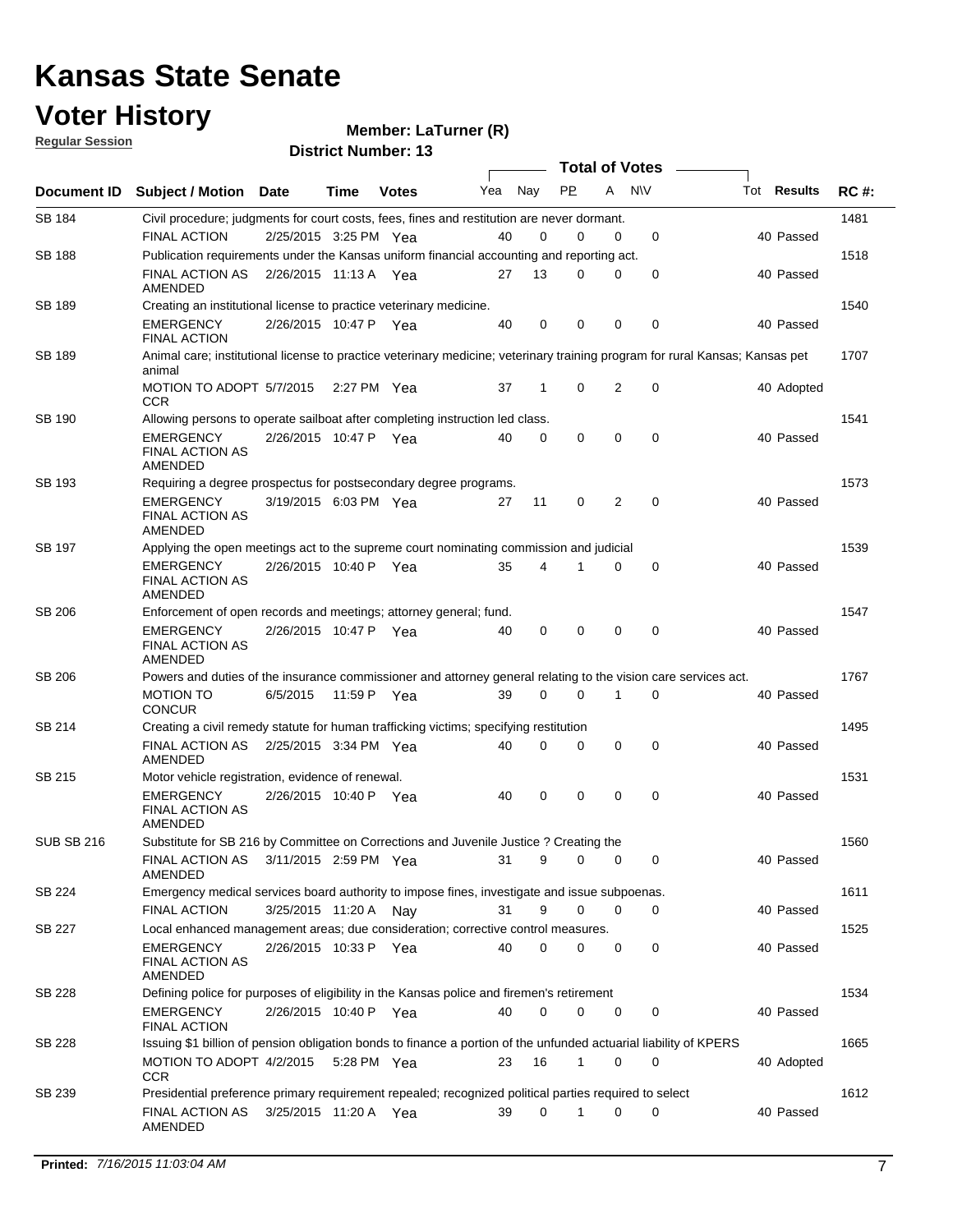### **Voter History**

**Member: LaTurner (R)** 

**Regular Session**

|                     |                                                                                                                                       |                       |               |              |     |             | <b>Total of Votes</b> |   |             |                    |             |
|---------------------|---------------------------------------------------------------------------------------------------------------------------------------|-----------------------|---------------|--------------|-----|-------------|-----------------------|---|-------------|--------------------|-------------|
| <b>Document ID</b>  | <b>Subject / Motion</b>                                                                                                               | Date                  | Time          | <b>Votes</b> | Yea | Nay         | PP.                   | A | <b>NV</b>   | Tot <b>Results</b> | <b>RC#:</b> |
| SB 240              | State banking code and the state banking commissioner.                                                                                |                       |               |              |     |             |                       |   |             |                    | 1532        |
|                     | <b>EMERGENCY</b><br><b>FINAL ACTION AS</b><br>AMENDED                                                                                 | 2/26/2015 10:40 P Yea |               |              | 40  | 0           | 0                     | 0 | 0           | 40 Passed          |             |
| SB 240              | State banking code and the state banking commissioner.                                                                                |                       |               |              |     |             |                       |   |             |                    | 1669        |
|                     | <b>MOTION TO</b><br><b>CONCUR</b>                                                                                                     | 4/2/2015              | 5:28 PM Yea   |              | 40  | $\mathbf 0$ | 0                     | 0 | 0           | 40 Passed          |             |
| SB 241              | Amending the procedure for the approval of state contracts.                                                                           |                       |               |              |     |             |                       |   |             |                    | 1703        |
|                     | <b>EMERGENCY</b><br><b>FINAL ACTION</b>                                                                                               | 5/5/2015              | 6:08 PM Yea   |              | 40  | $\mathbf 0$ | 0                     | 0 | 0           | 40 Passed          |             |
| SB 244              | Municipal budgets; notifications.                                                                                                     |                       |               |              |     |             |                       |   |             |                    | 1551        |
|                     | <b>FINAL ACTION AS</b><br>AMENDED                                                                                                     | 3/9/2015              | 2:49 PM $Yea$ |              | 38  | 0           | 0                     | 2 | 0           | 40 Passed          |             |
| SB 245              | Repealer; certain bridge inspections.                                                                                                 |                       |               |              |     |             |                       |   |             |                    | 1613        |
|                     | <b>FINAL ACTION</b>                                                                                                                   | 3/25/2015 11:20 A Yea |               |              | 40  | 0           | 0                     | 0 | 0           | 40 Passed          |             |
| SB 246              | Exempting certain state leases from energy audit requirements.                                                                        |                       |               |              |     |             |                       |   |             |                    | 1565        |
|                     | <b>FINAL ACTION AS</b><br>AMENDED                                                                                                     | 3/19/2015 3:07 PM Yea |               |              | 38  | 0           | 0                     | 2 | 0           | 40 Passed          |             |
| SB 247              | Municipal audits.                                                                                                                     |                       |               |              |     |             |                       |   |             |                    | 1552        |
|                     | <b>FINAL ACTION AS</b><br>AMENDED                                                                                                     | 3/9/2015              | 2:49 PM Yea   |              | 38  | $\mathbf 0$ | $\mathbf 0$           | 2 | $\mathbf 0$ | 40 Passed          |             |
| SB 248              | Repealing; key deposit funds.                                                                                                         |                       |               |              |     |             |                       |   |             |                    | 1693        |
|                     | EMERGENCY<br><b>FINAL ACTION</b>                                                                                                      | 5/5/2015              | 6:05 PM Yea   |              | 40  | 0           | 0                     | 0 | 0           | 40 Passed          |             |
| SB 249              | Purchasing; competitive bids; vehicle repairs.                                                                                        |                       |               |              |     |             |                       |   |             |                    | 1694        |
|                     | <b>EMERGENCY</b><br>FINAL ACTION AS<br>AMENDED                                                                                        | 5/5/2015              | 6:05 PM Yea   |              | 39  | 1           | 0                     | 0 | $\mathbf 0$ | 40 Passed          |             |
| SB 250              | Joint committee on state building construction; reports of the secretary of administration.                                           |                       |               |              |     |             |                       |   |             |                    | 1699        |
|                     | <b>EMERGENCY</b><br><b>FINAL ACTION</b>                                                                                               | 5/5/2015              | 6:05 PM Yea   |              | 40  | $\mathbf 0$ | $\mathbf 0$           | 0 | 0           | 40 Passed          |             |
| SB 252              | Relating to the unlawful abuse of toxic vapors.                                                                                       |                       |               |              |     |             |                       |   |             |                    | 1556        |
|                     | <b>FINAL ACTION</b>                                                                                                                   | 3/11/2015 2:59 PM Yea |               |              | 40  | $\mathbf 0$ | $\mathbf 0$           | 0 | $\mathbf 0$ | 40 Passed          |             |
| SB 255              | Amendments relating to the sale and use of cigarettes and tobacco products.                                                           |                       |               |              |     |             |                       |   |             |                    | 1704        |
|                     | <b>EMERGENCY</b><br><b>FINAL ACTION</b>                                                                                               | 5/5/2015              | 6:08 PM Yea   |              | 40  | 0           | 0                     | 0 | 0           | 40 Passed          |             |
| SB 270              | Tax credit for low income students scholarship program act; eligible students.                                                        |                       |               |              |     |             |                       |   |             |                    | 1595        |
|                     | <b>FINAL ACTION</b>                                                                                                                   | 3/24/2015 10:23 A Yea |               |              | 29  | 11          | 0                     | 0 | 0           | 40 Passed          |             |
| H SUB SB 270        | Providing for a sales and compensating use tax rate of 6.85 and a rate of 5.9% on food;<br>Substitute motion to 5/29/2015 5:04 PM Nav |                       |               |              | 11  | 28          | 0                     | 1 | 0           | 40 Not passed      | 1749        |
| <b>H SUB SB 270</b> | concur<br>Providing for a sales and compensating use tax rate of 6.5%; adjusting income tax rate reduction                            |                       |               |              |     |             |                       |   |             |                    | 1774        |
|                     | MOTION TO ADOPT 6/12/2015 4:33 PM Yea<br>CCR                                                                                          |                       |               |              | 21  | 19          | $\mathbf 0$           | 0 | 0           | 40 Adopted         |             |
| SB 271              | Exception from height and length vehicle limitations for forage cutters and custom                                                    |                       |               |              |     |             |                       |   |             |                    | 1596        |
|                     | FINAL ACTION AS 3/24/2015 10:29 A Yea<br>AMENDED                                                                                      |                       |               |              | 40  | $\mathbf 0$ | 0                     | 0 | 0           | 40 Passed          |             |
| SB 274              | Creating the seat belt safety fund; increasing the fine for adult seat belt violations; allowing                                      |                       |               |              |     |             |                       |   |             |                    | 1652        |
|                     | FINAL ACTION AS<br>AMENDED                                                                                                            | 4/2/2015              | 2:40 PM $Yea$ |              | 33  | 2           | 5                     | 0 | 0           | 40 Passed          |             |
| SB 276              | Integrating certain statutes pertaining to business filings and limited liability                                                     |                       |               |              |     |             |                       |   |             |                    | 1576        |
|                     | EMERGENCY<br><b>FINAL ACTION AS</b><br>AMENDED                                                                                        | 3/19/2015 6:03 PM Yea |               |              | 38  | 0           | 0                     | 2 | 0           | 40 Passed          |             |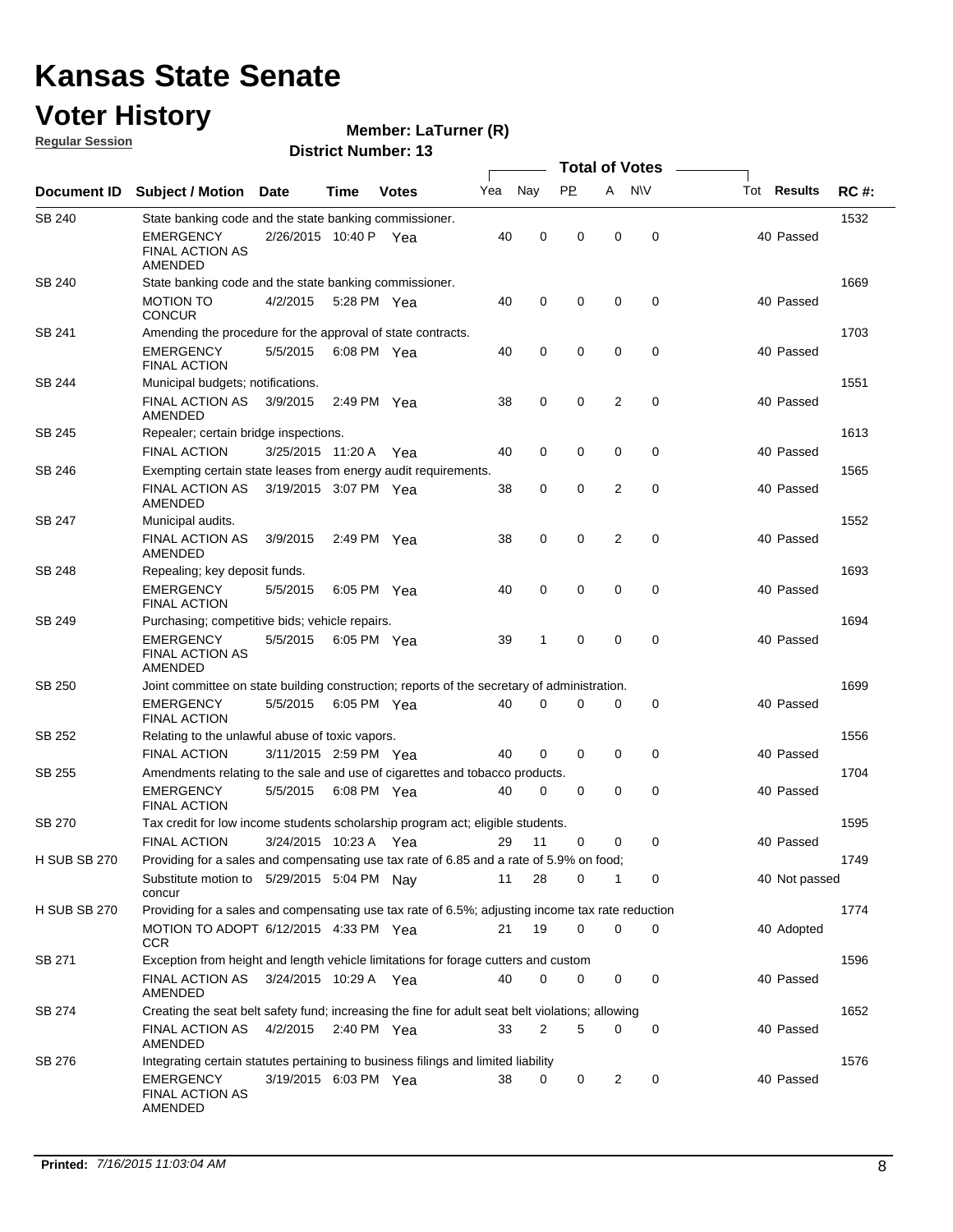### **Voter History**

**Regular Session**

**LaTurner (R)**

| <u>noquial Ocaaloni</u> |                                                                                               |                       |         | <b>District Number: 13</b> |     |             |             |                |                       |                    |             |
|-------------------------|-----------------------------------------------------------------------------------------------|-----------------------|---------|----------------------------|-----|-------------|-------------|----------------|-----------------------|--------------------|-------------|
|                         |                                                                                               |                       |         |                            |     |             |             |                | <b>Total of Votes</b> |                    |             |
| <b>Document ID</b>      | <b>Subject / Motion Date</b>                                                                  |                       | Time    | <b>Votes</b>               | Yea | Nay         | <b>PP</b>   | A              | <b>NV</b>             | Tot <b>Results</b> | <b>RC#:</b> |
| <b>SB 278</b>           | Cowley county; official stone bridge capital of the state of Kansas.                          |                       |         |                            |     |             |             |                |                       |                    | 1586        |
|                         | <b>FINAL ACTION</b>                                                                           | 3/24/2015 10:23 A Yea |         |                            | 40  | 0           | $\mathbf 0$ | $\Omega$       | $\mathbf 0$           | 40 Passed          |             |
| <b>SB 280</b>           | Sales tax authority for Thomas and Bourbon counties for constructing or remodeling county     |                       |         |                            |     |             |             |                |                       |                    | 1597        |
|                         | FINAL ACTION AS<br>AMENDED                                                                    | 3/24/2015 10:29 A Yea |         |                            | 40  | 0           | 0           | 0              | 0                     | 40 Passed          |             |
| SB 288                  | Updating endorsement codes for commercial driver's licenses.                                  |                       |         |                            |     |             |             |                |                       |                    | 1587        |
|                         | <b>FINAL ACTION</b>                                                                           | 3/24/2015 10:23 A Yea |         |                            | 40  | 0           | 0           | 0              | $\mathbf 0$           | 40 Passed          |             |
| SB 290                  | Kansas code of military justice, Article 15; commanding officer's nonjudicial punishment.     |                       |         |                            |     |             |             |                |                       |                    | 1598        |
|                         | <b>FINAL ACTION AS</b><br>AMENDED                                                             | 3/24/2015 10:29 A Yea |         |                            | 40  | 0           | 0           | 0              | $\mathbf 0$           | 40 Passed          |             |
| SR 1703                 | Changes to the rules of the Senate for 2013-2016.                                             |                       |         |                            |     |             |             |                |                       |                    | 1440        |
|                         | <b>FINAL ACTION</b>                                                                           | 1/14/2015 2:57 PM Yea |         |                            | 36  | 3           | 0           | 1              | 0                     | 40 Passed          |             |
| HB 2003                 | Cities; annexation of non-adjoining land.                                                     |                       |         |                            |     |             |             |                |                       |                    | 1651        |
|                         | Adopt part 1                                                                                  | 4/1/2015              | 8:00 PM | Nav                        | 20  | 16          | 3           | 1              | 0                     | 40 Passed          |             |
| HB 2003                 | Cities; annexation of non-adjoining land.                                                     |                       |         |                            |     |             |             |                |                       |                    | 1653        |
|                         | <b>FINAL ACTION AS</b><br>AMENDED                                                             | 4/2/2015              |         | 2:40 PM Yea                | 24  | 11          | 5           | $\mathbf 0$    | $\mathbf 0$           | 40 Passed          |             |
| HB 2003                 | Limiting annexation of non-adjoining land in cities.                                          |                       |         |                            |     |             |             |                |                       |                    | 1730        |
|                         | MOTION TO ADOPT 5/21/2015 10:34 A Yea<br><b>CCR</b>                                           |                       |         |                            | 36  | 1           | 0           | 3              | 0                     | 40 Adopted         |             |
| HB 2005                 | Judicial branch; relating to court fees, docket fees and court costs; relating to dispositive |                       |         |                            |     |             |             |                |                       |                    | 1700        |
|                         | <b>EMERGENCY</b><br><b>FINAL ACTION AS</b><br>AMENDED                                         | 5/5/2015              |         | 6:05 PM Yea                | 32  | 8           | 0           | 0              | $\mathbf 0$           | 40 Passed          |             |
| HB 2005                 | Judicial branch budget.                                                                       |                       |         |                            |     |             |             |                |                       |                    | 1750        |
|                         | MOTION TO ADOPT 5/30/2015 5:02 PM<br><b>CCR</b>                                               |                       |         | Nav                        | 18  | 21          | 0           | 1              | $\mathbf 0$           | 40 Not adopted     |             |
| HB 2005                 | Judicial branch.                                                                              |                       |         |                            |     |             |             |                |                       |                    | 1752        |
|                         | Sub motion to not<br>adopt and app CC                                                         | 5/31/2015 4:19 PM     |         | Nay                        | 11  | 28          | 0           | $\mathbf 1$    | $\mathbf 0$           | 40 Not passed      |             |
| HB 2005                 | Judicial branch.                                                                              |                       |         |                            |     |             |             |                |                       |                    | 1753        |
|                         | MOTION TO ADOPT 5/31/2015 4:33 PM Nay<br><b>CCR</b>                                           |                       |         |                            | 25  | 14          | 0           | 1              | $\mathbf 0$           | 40 Adopted         |             |
| HB 2006                 | Disabled veterans; public parking facility; no charge.                                        |                       |         |                            |     |             |             |                |                       |                    | 1566        |
|                         | FINAL ACTION AS<br>AMENDED                                                                    | 3/19/2015 3:07 PM Yea |         |                            | 38  | 0           | $\mathbf 0$ | $\overline{2}$ | $\mathbf 0$           | 40 Passed          |             |
| HB 2009                 | Authorizing the division of post audit to background check contractors and other workers.     |                       |         |                            |     |             |             |                |                       |                    | 1614        |
|                         | <b>FINAL ACTION</b>                                                                           | 3/25/2015 11:20 A Yea |         |                            | 40  | 0           | 0           | 0              | 0                     | 40 Passed          |             |
| HB 2010                 | Conducting information technology audits.                                                     |                       |         |                            |     |             |             |                |                       |                    | 1575        |
|                         | EMERGENCY<br><b>FINAL ACTION AS</b><br>AMENDED                                                | 3/19/2015 6:03 PM Yea |         |                            | 38  | 0           | 0           | 2              | $\mathbf 0$           | 40 Passed          |             |
| HB 2013                 | Omega Psi Phi license plate.                                                                  |                       |         |                            |     |             |             |                |                       |                    | 1615        |
|                         | FINAL ACTION AS<br>AMENDED                                                                    | 3/25/2015 11:20 A Yea |         |                            | 40  | 0           | 0           | 0              | 0                     | 40 Passed          |             |
| HB 2013                 | Creating the commercial driver's license test fee fund; remitting examination fees.           |                       |         |                            |     |             |             |                |                       |                    | 1662        |
|                         | MOTION TO ADOPT 4/2/2015<br>CCR                                                               |                       |         | 4:41 PM Yea                | 40  | $\mathbf 0$ | 0           | 0              | 0                     | 40 Adopted         |             |
| HB 2023                 | Legislative review of exceptions to disclosure of public records.                             |                       |         |                            |     |             |             |                |                       |                    | 1569        |
|                         | <b>MOTION TO</b><br><b>AMEND Hensley</b>                                                      | 3/19/2015 3:42 PM Nay |         |                            | 6   | 32          | 0           | 2              | 0                     | 40 Rejected        |             |
| HB 2023                 | Legislative review of exceptions to disclosure of public records.                             |                       |         |                            |     |             |             |                |                       |                    | 1572        |
|                         | EMERGENCY<br>FINAL ACTION                                                                     | 3/19/2015 6:03 PM Yea |         |                            | 38  | 0           | 0           | 2              | 0                     | 40 Passed          |             |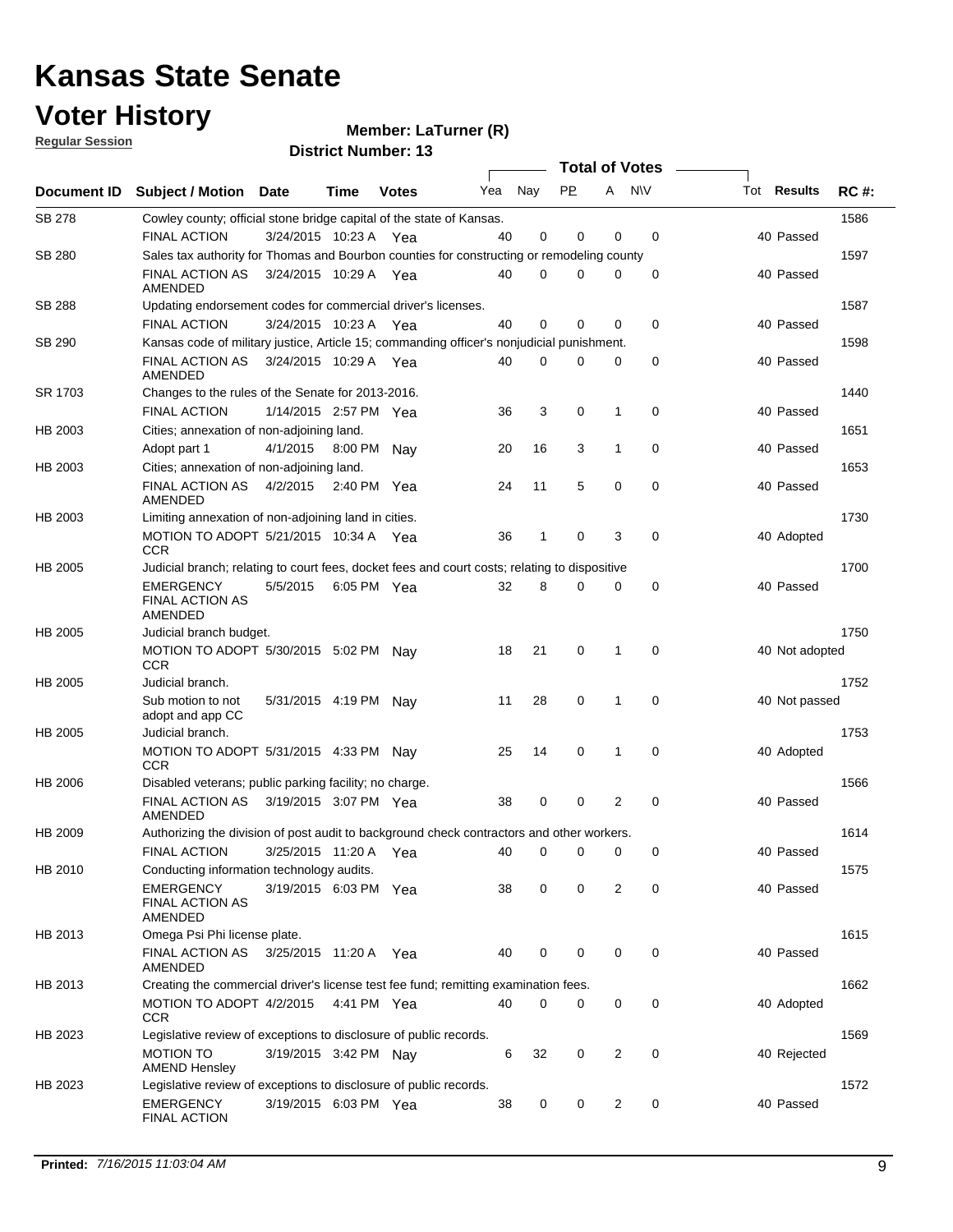### **Voter History**

**Member: LaTurner (R)** 

**Regular Session**

|                      |                                                                                                  |                       |               |              |     |          | <b>Total of Votes</b> |                |             |             |               |             |
|----------------------|--------------------------------------------------------------------------------------------------|-----------------------|---------------|--------------|-----|----------|-----------------------|----------------|-------------|-------------|---------------|-------------|
|                      | Document ID Subject / Motion Date                                                                |                       | Time          | <b>Votes</b> | Yea | Nay      | PP.                   | A              | <b>NV</b>   | Tot Results |               | <b>RC#:</b> |
| HB 2025              | Amending the Kansas law enforcement training act.                                                |                       |               |              |     |          |                       |                |             |             |               | 1567        |
|                      | FINAL ACTION AS<br>AMENDED                                                                       | 3/19/2015 3:07 PM Yea |               |              | 38  | 0        | 0                     | 2              | 0           |             | 40 Passed     |             |
| HB 2025              | Peer support counseling sessions for emergency services personnel and law enforcement personnel, |                       |               |              |     |          |                       |                |             |             |               | 1727        |
|                      | MOTION TO ADOPT 5/19/2015 3:24 PM Yea<br><b>CCR</b>                                              |                       |               |              | 37  | 0        | 0                     | 3              | 0           |             | 40 Adopted    |             |
| S SUB FOR HB<br>2042 | Senate Substitute for HB 2042 by Committee on Public Health and Welfare - Statutorily created    |                       |               |              |     |          |                       |                |             |             |               | 1616        |
|                      | <b>FINAL ACTION</b>                                                                              | 3/25/2015 11:20 A Yea |               |              | 30  | 10       | 0                     | 0              | 0           |             | 40 Passed     |             |
| S SUB HB 2042        | Statutorily created boards, councils and committees.                                             |                       |               |              |     |          |                       |                |             |             |               | 1683        |
|                      | MOTION TO ADOPT 5/4/2015 2:52 PM Yea<br><b>CCR</b>                                               |                       |               |              | 30  | 10       | 0                     | 0              | 0           |             | 40 Adopted    |             |
| S SUB FOR HB<br>2043 | Senate substitute for HB 2043 by Committee on Public Health and Welfare - Secretaries for        |                       |               |              |     |          |                       |                |             |             |               | 1617        |
|                      | <b>FINAL ACTION</b>                                                                              | 3/25/2015 11:20 A Yea |               |              | 40  | 0        | 0                     | 0              | 0           |             | 40 Passed     |             |
| S SUB HB 2043        | Senate Substitute for HB 2043 by Committee on Public Health and Welfare - Secretary for aging    |                       |               |              |     |          |                       |                |             |             |               | 1684        |
|                      | MOTION TO ADOPT 5/4/2015 2:52 PM Yea<br><b>CCR</b>                                               |                       |               |              | 40  | $\Omega$ | 0                     | 0              | 0           |             | 40 Adopted    |             |
| HB 2044              | License, registration and safety requirement for autocycle.                                      |                       |               |              |     |          |                       |                |             |             |               | 1582        |
|                      | EMERGENCY<br><b>FINAL ACTION AS</b><br>AMENDED                                                   | 3/19/2015 6:13 PM Yea |               |              | 38  | 0        | 0                     | $\overline{2}$ | $\mathbf 0$ |             | 40 Passed     |             |
| HB 2044              | License, registration and safety requirements for autocycle; omega psi phi license plate.        |                       |               |              |     |          |                       |                |             |             |               | 1656        |
|                      | MOTION TO ADOPT 4/2/2015<br><b>CCR</b>                                                           |                       | 4:41 PM Yea   |              | 40  | $\Omega$ | $\Omega$              | 0              | 0           |             | 40 Adopted    |             |
| HB 2048              | Clarifying what items a search warrant may be issued for.                                        |                       |               |              |     |          |                       |                |             |             |               | 1618        |
|                      | FINAL ACTION AS<br>AMENDED                                                                       | 3/25/2015 11:20 A Yea |               |              | 40  | 0        | 0                     | 0              | $\mathbf 0$ |             | 40 Passed     |             |
| HB 2048              | Regulated scrap metal; crimes of theft and criminal damage to property, related sentencing       |                       |               |              |     |          |                       |                |             |             |               | 1765        |
|                      | MOTION TO ADOPT 6/4/2015<br><b>CCR</b>                                                           |                       | 2:43 PM $Yea$ |              | 37  | 1        | 0                     | 2              | 0           |             | 40 Adopted    |             |
| HB 2051              | Amendments concerning good time and program credits for certain inmates; use of risk             |                       |               |              |     |          |                       |                |             |             |               | 1619        |
|                      | <b>FINAL ACTION AS</b><br>AMENDED                                                                | 3/25/2015 11:34 A Yea |               |              | 40  | 0        | 0                     | 0              | 0           |             | 40 Passed     |             |
| HB 2051              | Amendments concerning good time and program credits for certain inmates; use of risk             |                       |               |              |     |          |                       |                |             |             |               | 1678        |
|                      | Not adopt CCR -<br>return to committee                                                           | 4/30/2015 2:59 PM Yea |               |              | 20  | 20       | 0                     | 0              | 0           |             | 40 Not passed |             |
| HB 2051              | Amendments concerning good time and program credits for certain inmates; use of risk             |                       |               |              |     |          |                       |                |             |             |               | 1681        |
|                      | MOTION TO ADOPT 4/30/2015 4:02 PM Yea<br><b>CCR</b>                                              |                       |               |              | 40  | 0        | 0                     | 0              | 0           |             | 40 Adopted    |             |
| HB 2053              | Clarifying comparable offenses for criminal history.                                             |                       |               |              |     |          |                       |                |             |             |               | 1561        |
|                      | FINAL ACTION AS<br><b>AMENDED</b>                                                                | 3/11/2015 2:59 PM Yea |               |              | 40  | 0        | 0                     | 0              | 0           |             | 40 Passed     |             |
| HB 2055              | Conversion of out of state misdemeanors.                                                         |                       |               |              |     |          |                       |                |             |             |               | 1633        |
|                      | <b>MOTION TO</b><br><b>AMEND Haley</b>                                                           | 3/25/2015 6:14 PM     |               | Nav          | 7   | 31       | $\mathbf{1}$          | 1              | 0           |             | 40 Rejected   |             |
| HB 2055              | Conversion of out of state misdemeanors.                                                         |                       |               |              |     |          |                       |                |             |             |               | 1643        |
|                      | <b>EMERGENCY</b><br><b>FINAL ACTION AS</b><br>AMENDED                                            | 3/25/2015 6:34 PM Yea |               |              | 39  | 0        | 0                     | 1              | 0           |             | 40 Passed     |             |
| HB 2055              | Conversion of out of state misdemeanors.                                                         |                       |               |              |     |          |                       |                |             |             |               | 1728        |
|                      | MOTION TO ADOPT 5/19/2015 3:24 PM Yea<br><b>CCR</b>                                              |                       |               |              | 37  | 0        | 0                     | 3              | 0           |             | 40 Adopted    |             |
| HB 2061              | Amending the powers and duties of the Kansas department of agriculture division of               |                       |               |              |     |          |                       |                |             |             |               | 1599        |
|                      | FINAL ACTION AS<br>AMENDED                                                                       | 3/24/2015 10:29 A Yea |               |              | 28  | 12       | 0                     | 0              | 0           |             | 40 Passed     |             |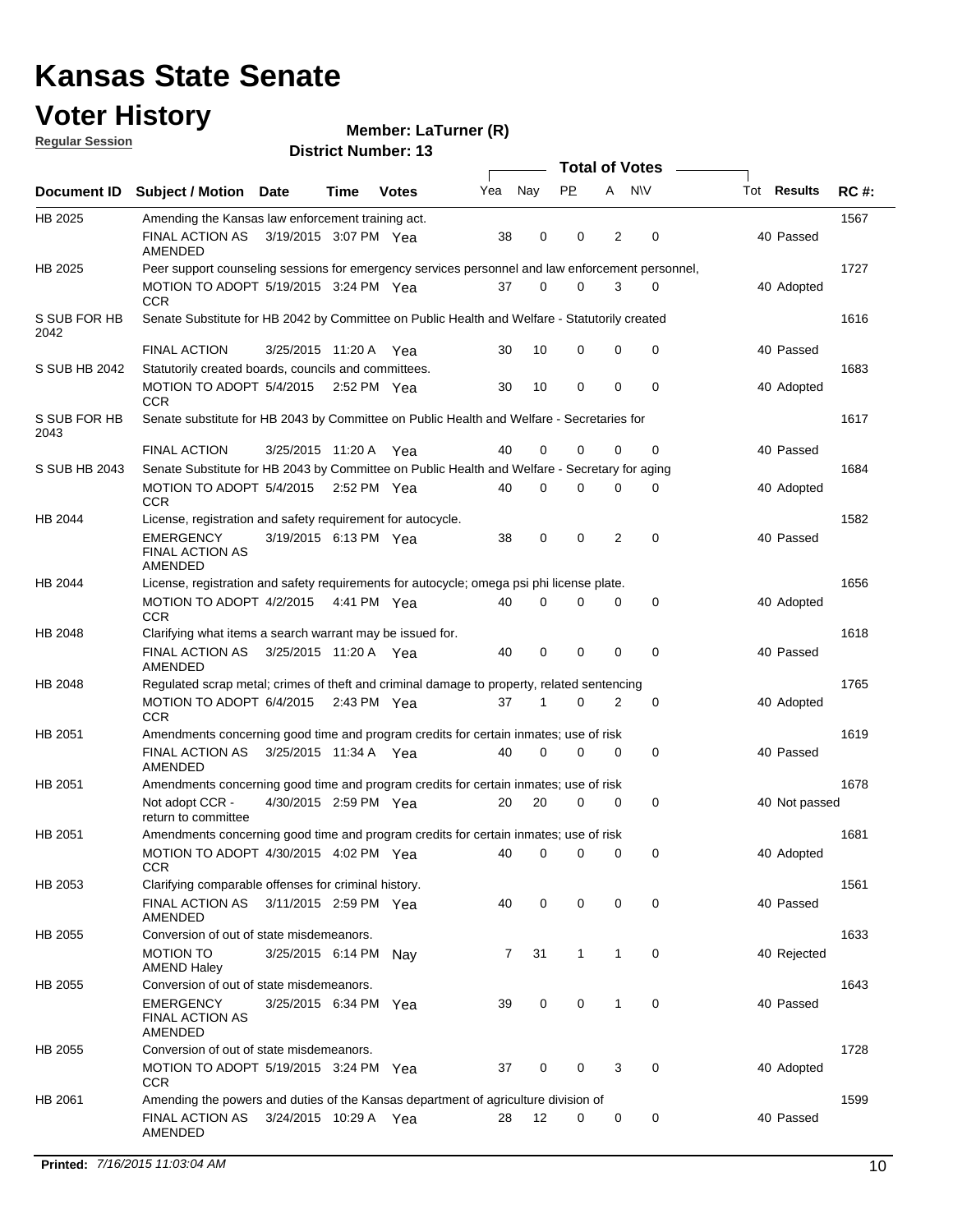#### **Voter History**

#### **LaTurner (R)**

**Regular Session**

| <u>noquial oceanuli</u> |                                                                                                                                      |                       |             | <b>District Number: 13</b> |     |             |           |                |                  |             |             |
|-------------------------|--------------------------------------------------------------------------------------------------------------------------------------|-----------------------|-------------|----------------------------|-----|-------------|-----------|----------------|------------------|-------------|-------------|
|                         |                                                                                                                                      |                       |             |                            |     |             |           |                | Total of Votes – |             |             |
| Document ID             | <b>Subject / Motion Date</b>                                                                                                         |                       | <b>Time</b> | <b>Votes</b>               | Yea | Nay         | <b>PP</b> | A              | <b>NV</b>        | Tot Results | <b>RC#:</b> |
| HB 2061                 | Amending the powers and duties of the Kansas department of agriculture division of                                                   |                       |             |                            |     |             |           |                |                  |             | 1682        |
|                         | MOTION TO ADOPT 4/30/2015 4:02 PM Yea<br><b>CCR</b>                                                                                  |                       |             |                            | 21  | 18          | 1         | 0              | $\mathbf 0$      | 40 Adopted  |             |
| HB 2064                 | Authorizing insurance companies to insure against the cost of legal services.                                                        |                       |             |                            |     |             |           |                |                  |             | 1620        |
|                         | <b>FINAL ACTION AS</b><br>AMENDED                                                                                                    | 3/25/2015 11:34 A Yea |             |                            | 40  | 0           | 0         | 0              | $\mathbf 0$      | 40 Passed   |             |
| HB 2064                 | Insurance; legal services; nonprofit dental service corporations; updating certain definitions; excluding                            |                       |             |                            |     |             |           |                |                  |             | 1661        |
|                         | MOTION TO ADOPT 4/2/2015 4:41 PM Yea<br><b>CCR</b>                                                                                   |                       |             |                            | 40  | $\mathbf 0$ | $\Omega$  | 0              | $\mathbf 0$      | 40 Adopted  |             |
| HB 2066                 | Amending certain statutes relating to investments by life insurance and other than                                                   |                       |             |                            |     |             |           |                |                  |             | 1578        |
|                         | <b>EMERGENCY</b><br><b>FINAL ACTION</b>                                                                                              | 3/19/2015 6:13 PM Yea |             |                            | 38  | 0           | 0         | 2              | 0                | 40 Passed   |             |
| S SUB HB 2074           | Senate Substitute for HB 2074 by Committee on Federal and State Affairs - Kansas expanded                                            |                       |             |                            |     |             |           |                |                  |             | 1718        |
|                         | <b>EMERGENCY</b><br><b>FINAL ACTION AS</b><br>AMENDED                                                                                | 5/14/2015 7:03 PM Yea |             |                            | 24  | 12          | 2         | 2              | 0                | 40 Passed   |             |
| HB 2085                 | Contracts between the secretary of transportation and the Kansas Turnpike                                                            |                       |             |                            |     |             |           |                |                  |             | 1574        |
|                         | <b>EMERGENCY</b><br><b>FINAL ACTION</b>                                                                                              | 3/19/2015 6:03 PM Yea |             |                            | 37  | 1           | 0         | 2              | $\mathbf 0$      | 40 Passed   |             |
| S SUB FOR HB<br>2090    | Senate Substitute for HB 2090 by Committee on Transportation - Relating to motor vehicle                                             |                       |             |                            |     |             |           |                |                  |             | 1581        |
|                         | <b>EMERGENCY</b><br><b>FINAL ACTION</b>                                                                                              | 3/19/2015 6:13 PM Yea |             |                            | 38  | $\Omega$    | 0         | 2              | $\mathbf 0$      | 40 Passed   |             |
| S SUB HB 2090           | Relating to motor vehicle registration, apportioned registration for fleet vehicles,                                                 |                       |             |                            |     |             |           |                |                  |             | 1657        |
|                         | MOTION TO ADOPT 4/2/2015<br><b>CCR</b>                                                                                               |                       | 4:41 PM Yea |                            | 40  | $\mathbf 0$ | $\Omega$  | 0              | $\mathbf 0$      | 40 Adopted  |             |
| S SUB HB 2094           | Reconciling amendments to certain statutes.                                                                                          |                       |             |                            |     |             |           |                |                  |             | 1773        |
|                         | <b>EMERGENCY</b><br><b>FINAL ACTION AS</b><br><b>AMENDED</b>                                                                         | 6/10/2015 10:56 P     |             | Yea                        | 33  | 0           | 0         | $\overline{7}$ | $\mathbf 0$      | 40 Passed   |             |
| S SUB HB 2095           | Senate Substitute for HB 2095 by Select Committee on KPERS - Working after retirement.                                               |                       |             |                            |     |             |           |                |                  |             | 1705        |
|                         | <b>EMERGENCY</b><br><b>FINAL ACTION AS</b><br>AMENDED                                                                                | 5/5/2015              | 6:08 PM Yea |                            | 40  | $\Omega$    | $\Omega$  | 0              | $\mathbf 0$      | 40 Passed   |             |
| S SUB HB 2095           | Providing working after retirement provisions for certain retirants and extending current sunset for                                 |                       |             |                            |     |             |           |                |                  |             | 1722        |
|                         | MOTION TO ADOPT 5/14/2015 7:03 PM Yea<br><b>CCR</b>                                                                                  |                       |             |                            | 38  | 0           | 0         | 2              | 0                | 40 Adopted  |             |
| S SUB FOR HB<br>2096    | Senate Substitute for HB 2096 by Committee on Commerce - Public employees concerning public                                          |                       |             |                            |     |             |           |                |                  |             | 1609        |
|                         | <b>MOTION TO</b><br><b>AMEND Love</b>                                                                                                | 3/24/2015 3:13 PM Yea |             |                            | 13  | 19          | 7         | $\mathbf 1$    | 0                | 40 Rejected |             |
| HB 2097                 | State fire marshal; search and rescue teams and hazardous materials response teams; tort claims                                      |                       |             |                            |     |             |           |                |                  |             | 1697        |
|                         | EMERGENCY<br><b>FINAL ACTION</b>                                                                                                     | 5/5/2015 6:05 PM Yea  |             |                            | 40  | 0           | 0         | 0              | $\mathbf 0$      | 40 Passed   |             |
| S SUB FOR HB<br>2101    | Senate Substitute for HB 2101 by Select Committee on KPERS - Enacting the Kansas                                                     |                       |             |                            |     |             |           |                |                  |             | 1621        |
|                         | FINAL ACTION                                                                                                                         | 3/25/2015 11:34 A Yea |             |                            | 40  | 0           | 0         | 0              | 0                | 40 Passed   |             |
| S SUB HB 2101           | Senate Substitute for HB 2101 by Committee on KPERS - Definition of "police" for purposes of<br>MOTION TO ADOPT 4/2/2015 4:41 PM Yea |                       |             |                            | 40  | 0           | 0         | 0              | 0                | 40 Adopted  | 1658        |
| HB 2103                 | <b>CCR</b><br>Designating bridge no. 14 (030) in Clay county as the Clay county Vietnam veterans bridge.                             |                       |             |                            |     |             |           |                |                  |             | 1588        |
|                         | <b>FINAL ACTION</b>                                                                                                                  | 3/24/2015 10:23 A Yea |             |                            | 40  | $\mathbf 0$ | 0         | 0              | 0                | 40 Passed   |             |
| HB 2104                 | Elections; filling vacancies of nominations.                                                                                         |                       |             |                            |     |             |           |                |                  |             | 1622        |
|                         | FINAL ACTION AS<br>AMENDED                                                                                                           | 3/25/2015 11:34 A Yea |             |                            | 28  | 12          | 0         | 0              | 0                | 40 Passed   |             |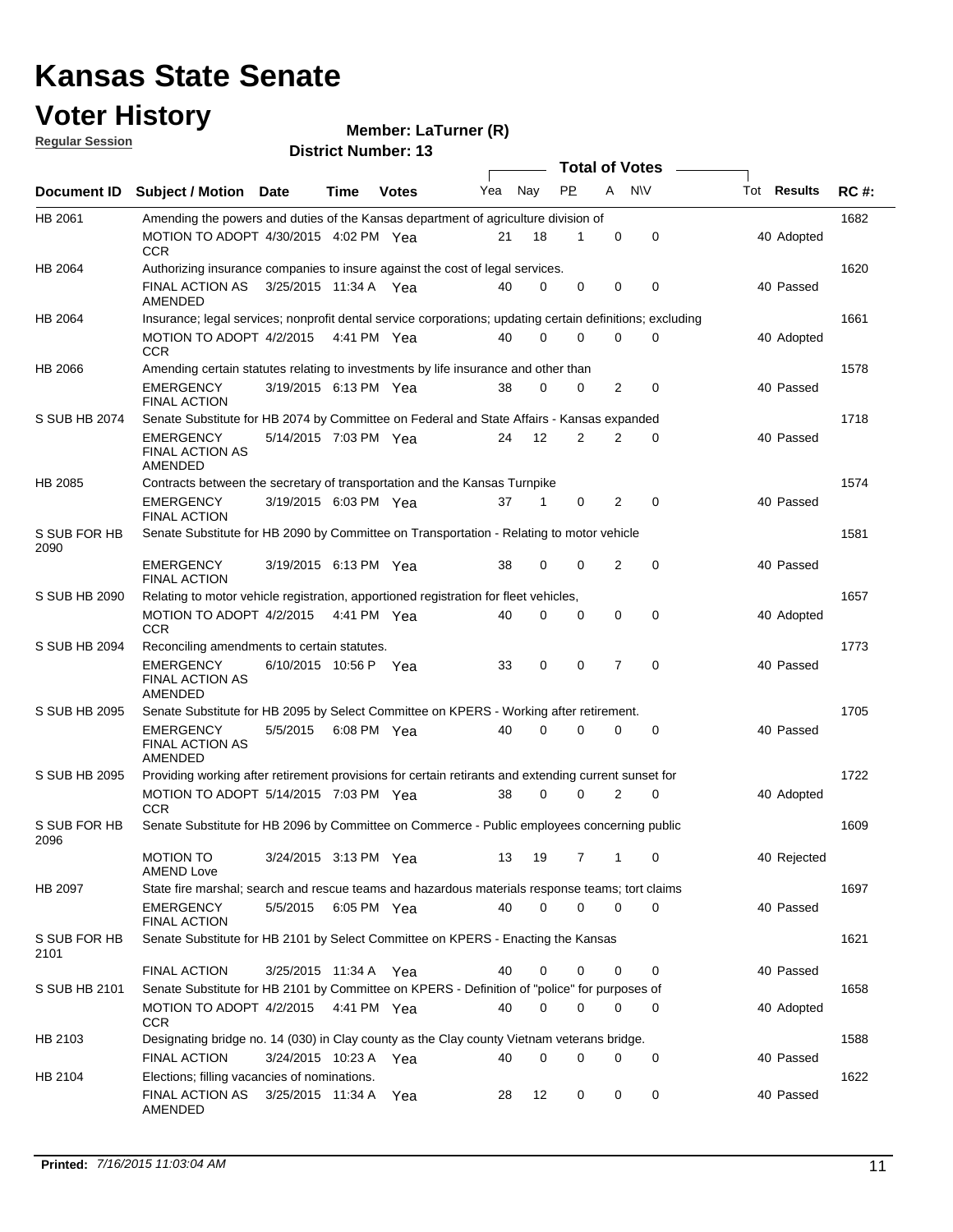### **Voter History**

#### **Member: LaTurner (R)**

**Regular Session**

|                      |                                                                                                                                     |                       |             |              |     |     | <b>Total of Votes</b> |                |             |                    |             |
|----------------------|-------------------------------------------------------------------------------------------------------------------------------------|-----------------------|-------------|--------------|-----|-----|-----------------------|----------------|-------------|--------------------|-------------|
| Document ID          | <b>Subject / Motion Date</b>                                                                                                        |                       | Time        | <b>Votes</b> | Yea | Nay | <b>PP</b>             | A              | <b>NV</b>   | Tot <b>Results</b> | <b>RC#:</b> |
| HB 2104              | Elections; municipal election dates changed; filling vacancies of nominees; presidential                                            |                       |             |              |     |     |                       |                |             |                    | 1710        |
|                      | MOTION TO ADOPT 5/13/2015 3:34 PM Nav<br><b>CCR</b>                                                                                 |                       |             |              | 22  | 13  | 3                     | $\overline{2}$ | $\mathbf 0$ | 40 Adopted         |             |
| HB 2106              | Amending criminal penalties under the Kansas uniform securities act.                                                                |                       |             |              |     |     |                       |                |             |                    | 1600        |
|                      | FINAL ACTION AS<br>AMENDED                                                                                                          | 3/24/2015 10:29 A Yea |             |              | 40  | 0   | 0                     | 0              | 0           | 40 Passed          |             |
| S SUB HB 2109        | Senate Substitute for HB 2109 by Committee on Assessment and Taxation - providing for a sales                                       |                       |             |              |     |     |                       |                |             |                    | 1741        |
|                      | MOTION TO<br><b>STRIKE ENACTING</b><br><b>CLAUSE</b>                                                                                | 5/27/2015 11:45 A Nay |             |              | 13  | 25  | $\Omega$              | $\overline{2}$ | $\Omega$    | 40 Not passed      |             |
| S SUB HB 2109        | Senate Substitute for HB 2109 by Committee on Assessment and Taxation - providing for a sales                                       |                       |             |              |     |     |                       |                |             |                    | 1742        |
|                      | <b>MOTION TO</b><br><b>AMEND Hensley</b>                                                                                            | 5/27/2015 2:36 PM Yea |             |              | 16  | 20  | 2                     | $\overline{2}$ | 0           | 40 Rejected        |             |
| S SUB HB 2109        | Senate Substitute for HB 2109 by Committee on Assessment and Taxation - providing for a sales                                       |                       |             |              |     |     |                       |                |             |                    | 1743        |
|                      | <b>MOTION TO</b><br><b>AMEND Hensley</b>                                                                                            | 5/27/2015 2:41 PM Yea |             |              | 27  | 10  | $\Omega$              | 3              | $\Omega$    | 40 Adopted         |             |
| S SUB HB 2109        | Senate Substitute for HB 2109 by Committee on Assessment and Taxation - providing for a sales                                       |                       |             |              |     |     |                       |                |             |                    | 1744        |
|                      | <b>MOTION TO</b><br><b>AMEND Pettey</b>                                                                                             | 5/27/2015 3:11 PM Yea |             |              | 27  | 5   | 6                     | $\overline{2}$ | $\mathbf 0$ | 40 Adopted         |             |
| S SUB HB 2109        | Senate Substitute for HB 2109 by Committee on Assessment and Taxation - providing for a sales                                       |                       |             |              |     |     |                       |                |             |                    | 1745        |
|                      | <b>MOTION TO</b><br><b>AMEND ODonnell</b>                                                                                           | 5/27/2015 5:01 PM Nay |             |              | 0   | 32  | 6                     | 2              | 0           | 40 Rejected        |             |
| S SUB HB 2109        | Senate Substitute for HB 2109 by Committee on Assessment and Taxation - providing for a sales                                       |                       |             |              |     |     |                       |                |             |                    | 1746        |
| S SUB HB 2109        | Recommend<br>favorably for passage<br>Senate Substitute for HB 2109 by Committee on Assessment and Taxation - providing for a sales | 5/27/2015 5:19 PM Nay |             |              | 1   | 30  | 7                     | $\overline{2}$ | $\mathbf 0$ | 40 Not passed      | 1754        |
|                      | Retain Part 2 of                                                                                                                    | 5/31/2015 11:29 P     |             |              | 9   | 30  | $\mathbf 0$           | 1              | $\mathbf 0$ | 40 Not passed      |             |
| S SUB HB 2109        | Abrams Amendment<br>Senate Substitute for HB 2109 by Committee on Assessment and Taxation - providing for a sales                   |                       |             | Nay          |     |     |                       |                |             |                    | 1759        |
|                      | Part 1 Donovan                                                                                                                      | 6/1/2015              | 6:08 PM Yea |              | 33  |     |                       | $\overline{2}$ | 0           | 40 Passed          |             |
| S SUB HB 2109        | Amendment<br>Senate Substitute for HB 2109 by Committee on Assessment and Taxation - providing for a sales                          |                       |             |              |     |     |                       |                |             |                    | 1760        |
|                      | Part 2 Donovan                                                                                                                      | 6/1/2015              | 6:30 PM Nav |              | 8   | 30  | 0                     | 2              | $\mathbf 0$ | 40 Not passed      |             |
| S SUB FOR HB         | Amendment<br>Senate Substitute for HB 2109 by Committee on Assessment and Taxation - providing for a sales                          |                       |             |              |     |     |                       |                |             |                    | 1761        |
| 2109                 |                                                                                                                                     |                       |             |              |     |     |                       |                |             |                    |             |
|                      | <b>MOTION TO</b><br><b>AMEND LaTurner</b>                                                                                           | 6/2/2015              | 3:40 PM Yea |              | 29  | 9   | $\mathbf{1}$          | 1              | 0           | 40 Adopted         |             |
| S SUB FOR HB<br>2109 | Senate Substitute for HB 2109 by Committee on Assessment and Taxation - providing for a sales                                       |                       |             |              |     |     |                       |                |             |                    | 1762        |
|                      | MOTION TO<br><b>AMEND King</b>                                                                                                      | 6/2/2015              | 5:32 PM Yea |              | 21  | 17  | $\mathbf{1}$          | -1             | 0           | 40 Adopted         |             |
| S SUB FOR HB<br>2109 | Senate Substitute for HB 2109 by Committee on Assessment and Taxation - providing for a sales                                       |                       |             |              |     |     |                       |                |             |                    | 1763        |
|                      | <b>MOTION TO</b><br><b>AMEND Francisco</b>                                                                                          | 6/2/2015              | 5:56 PM Yea |              | 24  | 11  | $\mathbf{1}$          | 4              | 0           | 40 Adopted         |             |
| S SUB FOR HB<br>2109 | Senate Substitute for HB 2109 by Committee on Assessment and Taxation - providing for a sales                                       |                       |             |              |     |     |                       |                |             |                    | 1764        |
|                      | <b>EMERGENCY</b><br><b>FINAL ACTION AS</b><br>AMENDED                                                                               | 6/3/2015              | 10:56 A Yea |              | 25  | 13  | $\mathbf{1}$          | 1              | 0           | 40 Passed          |             |
| S SUB HB 2109        | Providing for a sales and compensating use tax rate of 6.5% and a rate of 6.0% on food;                                             |                       |             |              |     |     |                       |                |             |                    | 1768        |
|                      | MOTION TO ADOPT 6/6/2015<br><b>CCR</b>                                                                                              |                       | 3:33 PM Yea |              | 5   | 34  | 0                     | 1              | 0           | 40 Not adopted     |             |
| S SUB HB 2109        | Providing for sales and compensating tax rates and lower rate on food purchases and exemption sunset; income tax                    |                       |             |              |     |     |                       |                |             |                    | 1771        |
|                      | MOTION TO ADOPT 6/7/2015<br><b>CCR</b>                                                                                              |                       | 7:09 PM Yea |              | 21  | 17  | 0                     | 2              | 0           | 40 Adopted         |             |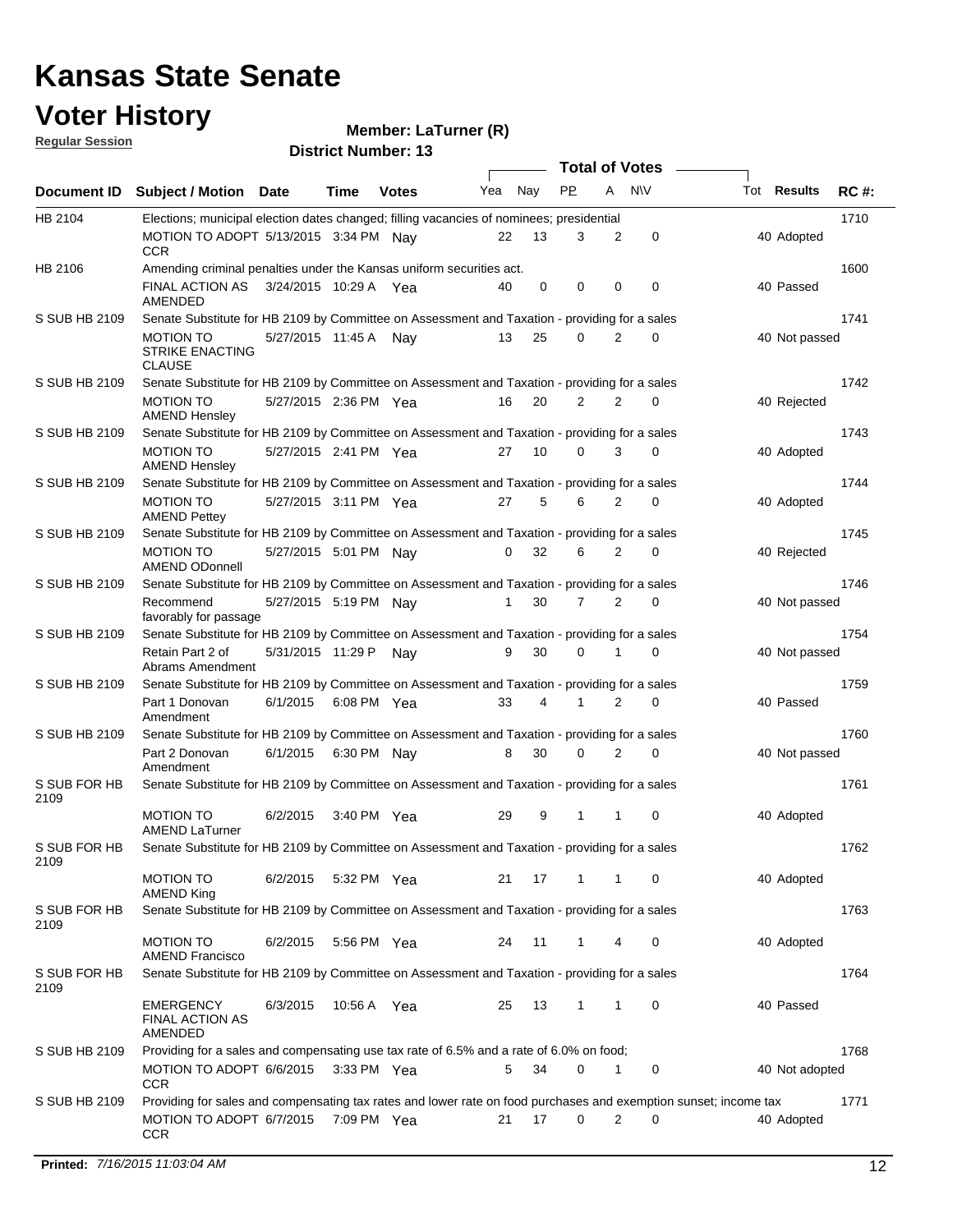### **Voter History**

**Regular Session**

**Member: LaTurner (R)** 

|                      | Document ID Subject / Motion Date                                                              |                         | Time        | <b>Votes</b>  | Yea | Nay | PP. | A              | <b>NV</b>   | Tot Results                                                                                                                              | <b>RC#:</b> |
|----------------------|------------------------------------------------------------------------------------------------|-------------------------|-------------|---------------|-----|-----|-----|----------------|-------------|------------------------------------------------------------------------------------------------------------------------------------------|-------------|
| HB 2111              | Code of civil procedure; items allowable as costs.                                             |                         |             |               |     |     |     |                |             |                                                                                                                                          | 1635        |
|                      | <b>EMERGENCY</b><br><b>FINAL ACTION AS</b><br>AMENDED                                          | 3/25/2015 6:34 PM Yea   |             |               | 38  | 1   | 0   | 1              | 0           | 40 Passed                                                                                                                                |             |
| HB 2111              | court costs, fees, fines                                                                       |                         |             |               |     |     |     |                |             | Courts; district; magistrate judge jurisdiction and power; county law libraries code of civil prodcedure, items allowable as costs; 1660 |             |
|                      | MOTION TO ADOPT 4/2/2015<br><b>CCR</b>                                                         |                         | 4:41 PM Yea |               | 40  | 0   | 0   | $\mathbf 0$    | 0           | 40 Adopted                                                                                                                               |             |
| S SUB FOR HB<br>2124 | Senate Substitute for HB 2124 by Committee on Judiciary - Uniform commercial code (UCC)        |                         |             |               |     |     |     |                |             |                                                                                                                                          | 1642        |
|                      | <b>EMERGENCY</b><br><b>FINAL ACTION</b>                                                        | 3/25/2015 6:34 PM Yea   |             |               | 39  | 0   | 0   | 1              | 0           | 40 Passed                                                                                                                                |             |
| S SUB HB 2124        | Amendments relating to the sale of cigarettes and tobacco products.                            |                         |             |               |     |     |     |                |             |                                                                                                                                          | 1729        |
|                      | MOTION TO ADOPT 5/19/2015 3:24 PM Yea<br><b>CCR</b>                                            |                         |             |               | 37  | 0   | 0   | 3              | 0           | 40 Adopted                                                                                                                               |             |
| HB 2126              | Updating risk-based capital instructions effective date, expiration date for property          |                         |             |               |     |     |     |                |             |                                                                                                                                          | 1589        |
|                      | <b>FINAL ACTION</b>                                                                            | 3/24/2015 10:23 A Yea   |             |               | 40  | 0   | 0   | $\mathbf 0$    | 0           | 40 Passed                                                                                                                                |             |
| S SUB FOR HB<br>2135 | Senate Substitute for HB 2135 by Committee on Ways and Means - Appropriations for FY 2015, FY  |                         |             |               |     |     |     |                |             |                                                                                                                                          | 1629        |
|                      | <b>MOTION TO</b><br>AMEND Schmidt V                                                            | 3/25/2015 2:43 PM P&P   |             |               | 15  | 23  | 2   | 0              | 0           | 40 Rejected                                                                                                                              |             |
| S SUB FOR HB<br>2135 | Senate Substitute for HB 2135 by Committee on Ways and Means - Appropriations for FY 2015, FY  |                         |             |               |     |     |     |                |             |                                                                                                                                          | 1630        |
|                      | <b>MOTION TO</b><br><b>AMEND Holland</b>                                                       | 3/25/2015 4:04 PM Nay   |             |               | 11  | 29  | 0   | $\mathbf 0$    | 0           | 40 Rejected                                                                                                                              |             |
| S SUB FOR HB<br>2135 | Senate Substitute for HB 2135 by Committee on Ways and Means - Appropriations for FY 2015, FY  |                         |             |               |     |     |     |                |             |                                                                                                                                          | 1631        |
|                      | <b>MOTION TO</b><br><b>AMEND Pyle</b>                                                          | 3/25/2015 4:26 PM Nay   |             |               | 8   | 30  | 0   | $\overline{2}$ | $\mathbf 0$ | 40 Rejected                                                                                                                              |             |
| S SUB FOR HB<br>2135 | Senate Substitute for HB 2135 by Committee on Ways and Means - Appropriations for FY 2015, FY  |                         |             |               |     |     |     |                |             |                                                                                                                                          | 1632        |
|                      | <b>MOTION TO</b><br><b>AMEND Francisco</b>                                                     | 3/25/2015  4:51 PM  Nay |             |               | 8   | 32  | 0   | 0              | 0           | 40 Rejected                                                                                                                              |             |
| S SUB FOR HB<br>2135 | Senate Substitute for HB 2135 by Committee on Ways and Means - Appropriations for FY 2015, FY  |                         |             |               |     |     |     |                |             |                                                                                                                                          | 1634        |
|                      | <b>EMERGENCY</b><br><b>FINAL ACTION AS</b><br>AMENDED                                          | 3/25/2015 6:34 PM Yea   |             |               | 26  | 13  | 0   | 1              | 0           | 40 Passed                                                                                                                                |             |
| S SUB HB 2135        | moneys from certain                                                                            |                         |             |               |     |     |     |                |             | For fiscal year 2016, authorizing the director of the budget to lapse moneys in certain state general fund accounts and transfer 1775    |             |
|                      | MOTION TO ADOPT 6/12/2015 5:19 PM Yea 38 1 0 1 0<br>CCR                                        |                         |             |               |     |     |     |                |             | 40 Adopted                                                                                                                               |             |
| HB 2142              |                                                                                                |                         |             |               |     |     |     |                |             | Amending the definitions of "fraudulent insurance act" and "external review organization"; excluding individual accident and             | 1623        |
|                      | sickness policies<br><b>FINAL ACTION AS</b><br><b>AMENDED</b>                                  | 3/25/2015 11:34 A Yea   |             |               | 39  | 1   | 0   | 0              | $\mathbf 0$ | 40 Passed                                                                                                                                |             |
| SB 2142              | Reconciling certain amendments to the local government budget election requirements            |                         |             |               |     |     |     |                |             |                                                                                                                                          | 1776        |
|                      | MOTION TO ADOPT 6/26/2015 10:28 A<br>CCR                                                       |                         |             | A             | 24  | 8   | 4   | 4              | 0           | 40 Adopted                                                                                                                               |             |
| S SUB HB 2149        | Senate Substitute for HB 2149 by Committee on Public Health and Welfare - Kansas program of    |                         |             |               |     |     |     |                |             |                                                                                                                                          | 1601        |
|                      | FINAL ACTION AS<br>AMENDED                                                                     | 3/24/2015 10:29 A Yea   |             |               | 40  | 0   | 0   | 0              | 0           | 40 Passed                                                                                                                                |             |
| S SUB HB 2149        | Kansas program of medical assistance; relating to donor human breast milk and medications used |                         |             |               |     |     |     |                |             |                                                                                                                                          | 1685        |
|                      | MOTION TO ADOPT 5/4/2015 2:52 PM Yea<br><b>CCR</b>                                             |                         |             |               | 31  | 6   | 3   | $\mathbf 0$    | $\mathbf 0$ | 40 Adopted                                                                                                                               |             |
| HB 2154              | Authorizing private sector employers to establish a hiring preference for veterans.            |                         |             |               |     |     |     |                |             |                                                                                                                                          | 1654        |
|                      | FINAL ACTION AS<br>AMENDED                                                                     | 4/2/2015                |             | 2:40 PM $Yea$ | 40  | 0   | 0   | 0              | 0           | 40 Passed                                                                                                                                |             |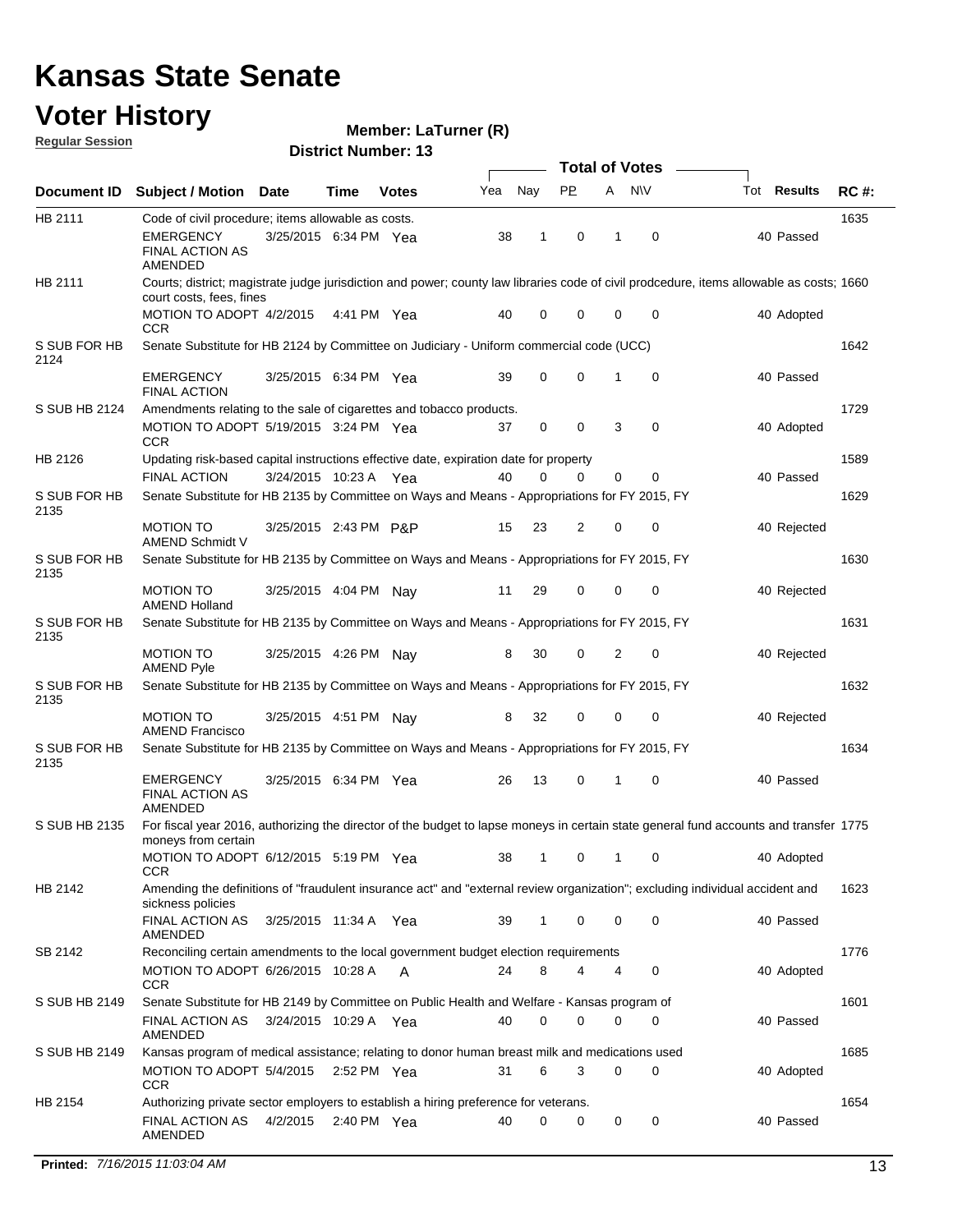#### **Voter History**

#### **Member: LaTurner (R)**

**Document ID** Subject / Motion Date Time Votes Yea Nay PP A NIV Tot Results RC #: **District Number: 13 Date Votes Total of Votes Tot Results Regular Session** Nav 1711 MOTION TO ADOPT 5/13/2015 3:34 PM Yea  $38$  0 0 2 0  $\hspace{1.5cm}40$  Adopted HB 2154 **CCR** Authorizing private sector employers to establish a hiring preference for veterans. 1639 3/25/2015 EMERGENCY Yea 40 6:34 PM 38 0 0 1 1 Passed SUB HB 2155 FINAL ACTION AS AMENDED Senate Sub for HB 2155 by the Committee on Federal and State Affairs-Charitable gaming; 1686 5/4/2015 MOTION TO ADOPT Yea 40 2:52 PM 37 1 0 2 0 Adopted S SUB HB 2155 **CCR** Senate Substitute for HB 2155 by Committee on Federal and State Affairs - Charitable gaming, bingo 1641 3/25/2015 EMERGENCY Yea 40 6:34 PM 39 0 0 0 1 Passed SUB HB 2159 FINAL ACTION AS AMENDED Substitute for HB 2159 by Committee on Judiciary - Expungement of driving under the 1712 MOTION TO ADOPT 5/13/2015 3:34 PM Yea  $38$  0 0 2 0  $\hspace{1.5cm}40$  Adopted SUB HB 2159 **CCR** Authorizing a driver's license with a DUI-IID designation; creating the DUI-IID designation fund; amending authorized restrictions of 1602 FINAL ACTION AS 3/24/2015 10:29 A Yea  $40 \quad 0 \quad 0 \quad 0 \quad 0$ HB 2165 AMENDED Municipalities; contacts; filling vacancies in certain improvement districts. Yea 40 0 0 0 0 40 Passed 1687 5/4/2015 MOTION TO ADOPT Yea 40 2:52 PM 30 7 0 3 0 Adopted HB 2165 CCR Municipalities, contracts; filling vacancies in certain improvement districts; bid threshold, 1638 3/25/2015 EMERGENCY Yea 40 6:34 PM 38 1 0 0 1 Passed S SUB FOR SUB Senate Substitute for Substitute for HB 2170 by Committee on Education -- Creating the freedom HB 2170 FINAL ACTION 1723 MOTION TO ADOPT 5/14/2015 7:03 PM Yea  $36$  2 0 2 0  $\hspace{1.6cm} 2$  40 Adopted S SUB SUB HB 2170 **CCR** Creating the freedom from unsafe restraint and seclusion act. 1640 3/25/2015 EMERGENCY Yea 40 6:34 PM 39 0 0 0 1 Passed S SUB FOR HB 2177 FINAL ACTION Senate Substitute for HB 2177 by Committee on Natural Resources - Establishing water 1766 6/4/2015 MOTION TO ADOPT Yea 40 S SUB HB 2177 **CCR** Establishing water conservation areas. 2:43 PM Yea 11 25 2 2 0 40 Not adopted 1584 3/23/2015 MOTION TO Yea 40 HB 2183 AMEND Schmidt V Campaign finance. Yea 16 20 1 3 0 40 Rejected 1585 MOTION TO 3/23/2015 4:46 PM Nay 13 24 0 3 0 40 HB 2183 AMEND Holland Campaign finance. Nav 13 24 0 3 0 40 Rejected 1603 FINAL ACTION AS 3/24/2015 10:29 A Yea  $29 \t 9 \t 2 \t 0 \t 0$  40 HB 2183 AMENDED Campaign finance. Yea 29 9 2 0 0 2 40 Passed 1751 MOTION TO ADOPT 5/30/2015 5:02 PM Nay 27 11 1 1 0 40 Adopted HB 2183 **CCR** Government ethics; lobbying; campaign finance. 1604 3/24/2015 FINAL ACTION Yea 40 HB 2192 Kansas storage tank act. Yea 40 0 0 0 0 40 Passed 1605 FINAL ACTION AS 3/24/2015 10:29 A Yea  $\,$  40  $\,$  0  $\,$  0  $\,$  0  $\,$  0  $\,$  0  $\,$  0  $\,$  40 Passed HB 2193 AMENDED Solid and hazardous waste and the risk management program act.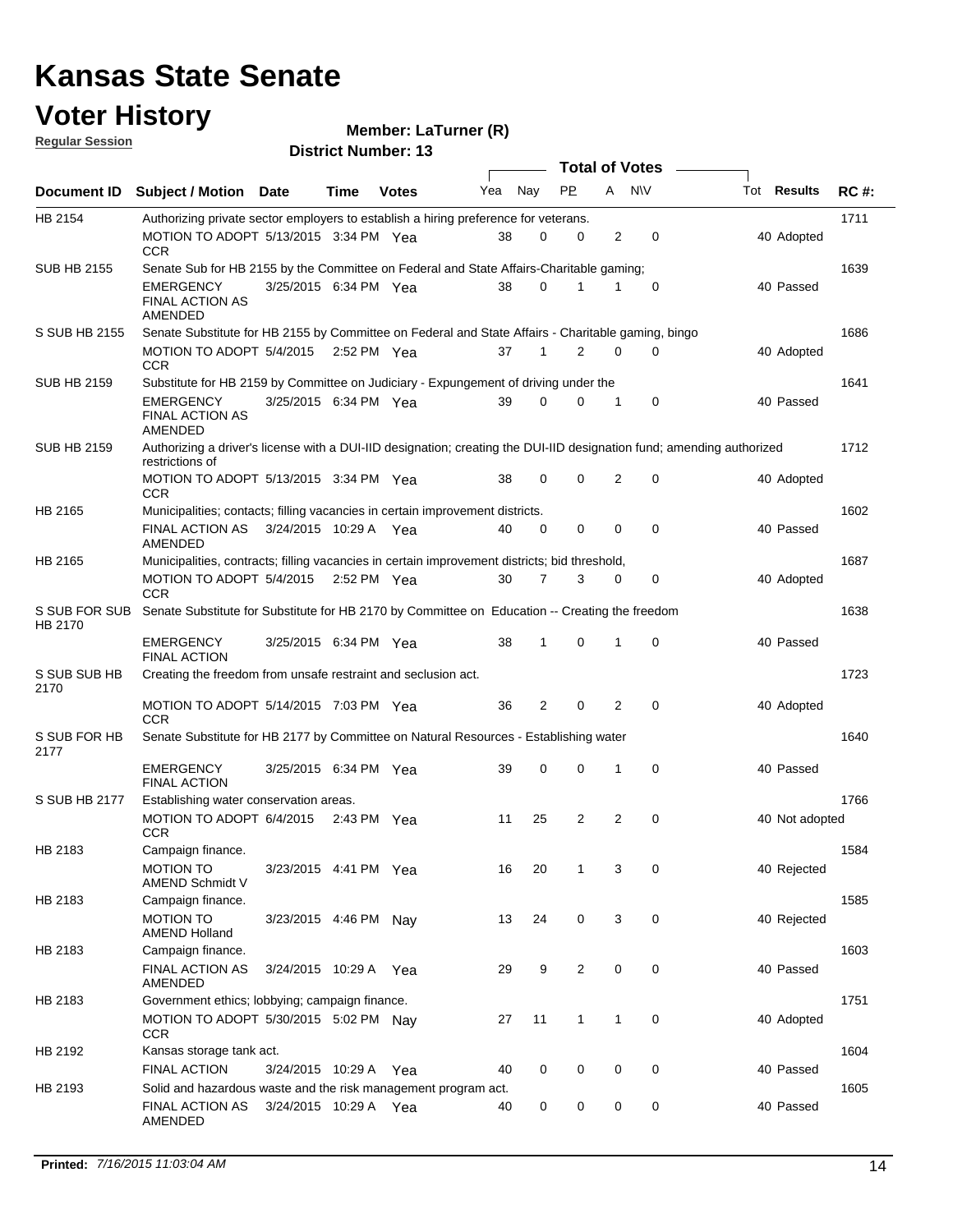### **Voter History**

**Member: LaTurner (R)** 

**Regular Session**

| Document ID          | <b>Subject / Motion Date</b>                                                              |                       | Time        | <b>Votes</b> | Yea | Nay         | <b>PP</b> | A            | <b>NV</b>   | Tot <b>Results</b>                                                                                                               | <b>RC#:</b> |
|----------------------|-------------------------------------------------------------------------------------------|-----------------------|-------------|--------------|-----|-------------|-----------|--------------|-------------|----------------------------------------------------------------------------------------------------------------------------------|-------------|
| HB 2216              | Kansas money transmitter act.                                                             |                       |             |              |     |             |           |              |             |                                                                                                                                  | 1624        |
|                      | FINAL ACTION AS<br>AMENDED                                                                | 3/25/2015 11:34 A     |             | Yea          | 40  | $\mathbf 0$ | 0         | 0            | $\mathbf 0$ | 40 Passed                                                                                                                        |             |
| HB 2223              | Alcoholic liquor; dispensing liquor and infusing flavor.                                  |                       |             |              |     |             |           |              |             |                                                                                                                                  | 1719        |
|                      | <b>EMERGENCY</b><br><b>FINAL ACTION AS</b><br>AMENDED                                     | 5/14/2015 7:03 PM Yea |             |              | 37  | 1           | 0         | 2            | 0           | 40 Passed                                                                                                                        |             |
| HB 2223              | wine dispensing                                                                           |                       |             |              |     |             |           |              |             | Alcoholic liquor; infusing authorized; requirements for citations of liquor control act violations; powdered alcohol prohibited; | 1747        |
|                      | MOTION TO ADOPT 5/28/2015 3:08 PM Yea<br><b>CCR</b>                                       |                       |             |              | 30  | 6           | 1         | 3            | 0           | 40 Adopted                                                                                                                       |             |
| <b>SUB HB 2224</b>   | Technical professions act; definitions clarification.                                     |                       |             |              |     |             |           |              |             |                                                                                                                                  | 1738        |
|                      | <b>EMERGENCY</b><br><b>FINAL ACTION</b>                                                   | 5/21/2015 2:39 PM Yea |             |              | 39  | 0           | 0         | 1            | $\mathbf 0$ | 40 Passed                                                                                                                        |             |
| S SUB FOR HB<br>2225 | Senate Substitute for HB 2225 by Senate Committee on Public Health and Welfare -          |                       |             |              |     |             |           |              |             |                                                                                                                                  | 1606        |
|                      | <b>FINAL ACTION</b>                                                                       | 3/24/2015 10:33 A Yea |             |              | 40  | 0           | 0         | 0            | 0           | 40 Passed                                                                                                                        |             |
| HB 2225              | Healing arts; relating to licenses, medical retainer agreements.                          |                       |             |              |     |             |           |              |             |                                                                                                                                  | 1659        |
|                      | MOTION TO ADOPT 4/2/2015<br><b>CCR</b>                                                    |                       | 4:41 PM Yea |              | 40  | 0           | 0         | 0            | 0           | 40 Adopted                                                                                                                       |             |
| S SUB HB 2228        | Senate Substitute for HB 2228 by Committee on Federal and State Affairs-Abortion;         |                       |             |              |     |             |           |              |             |                                                                                                                                  | 1739        |
|                      | <b>EMERGENCY</b><br><b>FINAL ACTION AS</b><br>AMENDED                                     | 5/21/2015 2:39 PM Yea |             |              | 39  | 0           | 0         | 1            | 0           | 40 Passed                                                                                                                        |             |
| HB 2231              | Eliminating the annual licensing fee for any gas well used to strictly heat a dwelling or |                       |             |              |     |             |           |              |             |                                                                                                                                  | 1568        |
|                      | <b>FINAL ACTION AS</b><br>AMENDED                                                         | 3/19/2015 3:07 PM Yea |             |              | 37  | $\mathbf 0$ | 1         | 2            | 0           | 40 Passed                                                                                                                        |             |
| HB 2233              | Electric utilities and carbon dioxide emissions.                                          |                       |             |              |     |             |           |              |             |                                                                                                                                  | 1695        |
|                      | <b>EMERGENCY</b><br><b>FINAL ACTION AS</b><br>AMENDED                                     | 5/5/2015              | 6:05 PM Yea |              | 34  | 3           | 3         | $\mathbf 0$  | $\mathbf 0$ | 40 Passed                                                                                                                        |             |
| HB 2233              | Electric utilities and carbon dioxide emissions.                                          |                       |             |              |     |             |           |              |             |                                                                                                                                  | 1713        |
|                      | MOTION TO ADOPT 5/13/2015 3:34 PM Yea<br><b>CCR</b>                                       |                       |             |              | 35  | 1           | 2         | 2            | $\mathbf 0$ | 40 Adopted                                                                                                                       |             |
| HB 2240              | Allowing employees of the board of tax appeals to serve as hearing officers;              |                       |             |              |     |             |           |              |             |                                                                                                                                  | 1696        |
|                      | <b>EMERGENCY</b><br><b>FINAL ACTION</b>                                                   | 5/5/2015              | 6:05 PM Yea |              | 40  | 0           | 0         | 0            | 0           | 40 Passed                                                                                                                        |             |
| HB 2246              | Municipalities; payment of claims, notice of claims procedures; employees added.          |                       |             |              |     |             |           |              |             |                                                                                                                                  | 1590        |
|                      | <b>FINAL ACTION</b>                                                                       | 3/24/2015 10:23 A Yea |             |              | 40  | 0           | 0         | 0            | 0           | 40 Passed                                                                                                                        |             |
| HB 2254              | Exempting certain general contractors from the roofing contractor registration act.       |                       |             |              |     |             |           |              |             |                                                                                                                                  | 1625        |
|                      | <b>FINAL ACTION</b>                                                                       | 3/25/2015 11:34 A Yea |             |              | 40  | 0           | 0         | 0            | 0           | 40 Passed                                                                                                                        |             |
| HB 2256              | Commercial real estate broker lien act.                                                   |                       |             |              |     |             |           |              |             |                                                                                                                                  | 1637        |
|                      | <b>EMERGENCY</b><br><b>FINAL ACTION AS</b><br>AMENDED                                     | 3/25/2015 6:34 PM Yea |             |              | 39  | 0           | 0         | $\mathbf{1}$ | 0           | 40 Passed                                                                                                                        |             |
| HB 2256              | Enforcement of open records and meetings; attorney general; attorney general's open       |                       |             |              |     |             |           |              |             |                                                                                                                                  | 1708        |
|                      | MOTION TO ADOPT 5/7/2015<br><b>CCR</b>                                                    |                       | 2:27 PM Yea |              | 38  | 0           | 0         | 2            | 0           | 40 Adopted                                                                                                                       |             |
| S SUB FOR HB<br>2258 | Senate Substitute for HB No. 2258 by Senate Committee on Public Health and Welfare -      |                       |             |              |     |             |           |              |             |                                                                                                                                  | 1646        |
|                      | <b>MOTION TO</b><br><b>AMEND Tyson</b>                                                    | 4/1/2015              | 10:50 A Yea |              | 23  | 14          | 0         | 3            | 0           | 40 Adopted                                                                                                                       |             |
| S SUB FOR HB<br>2258 | Senate Substitute for HB No. 2258 by Senate Committee on Public Health and Welfare -      |                       |             |              |     |             |           |              |             |                                                                                                                                  | 1647        |
|                      | <b>MOTION TO</b><br><b>AMEND Hensley</b>                                                  | 4/1/2015              | 11:22 A Nay |              | 10  | 26          | 0         | 4            | 0           | 40 Rejected                                                                                                                      |             |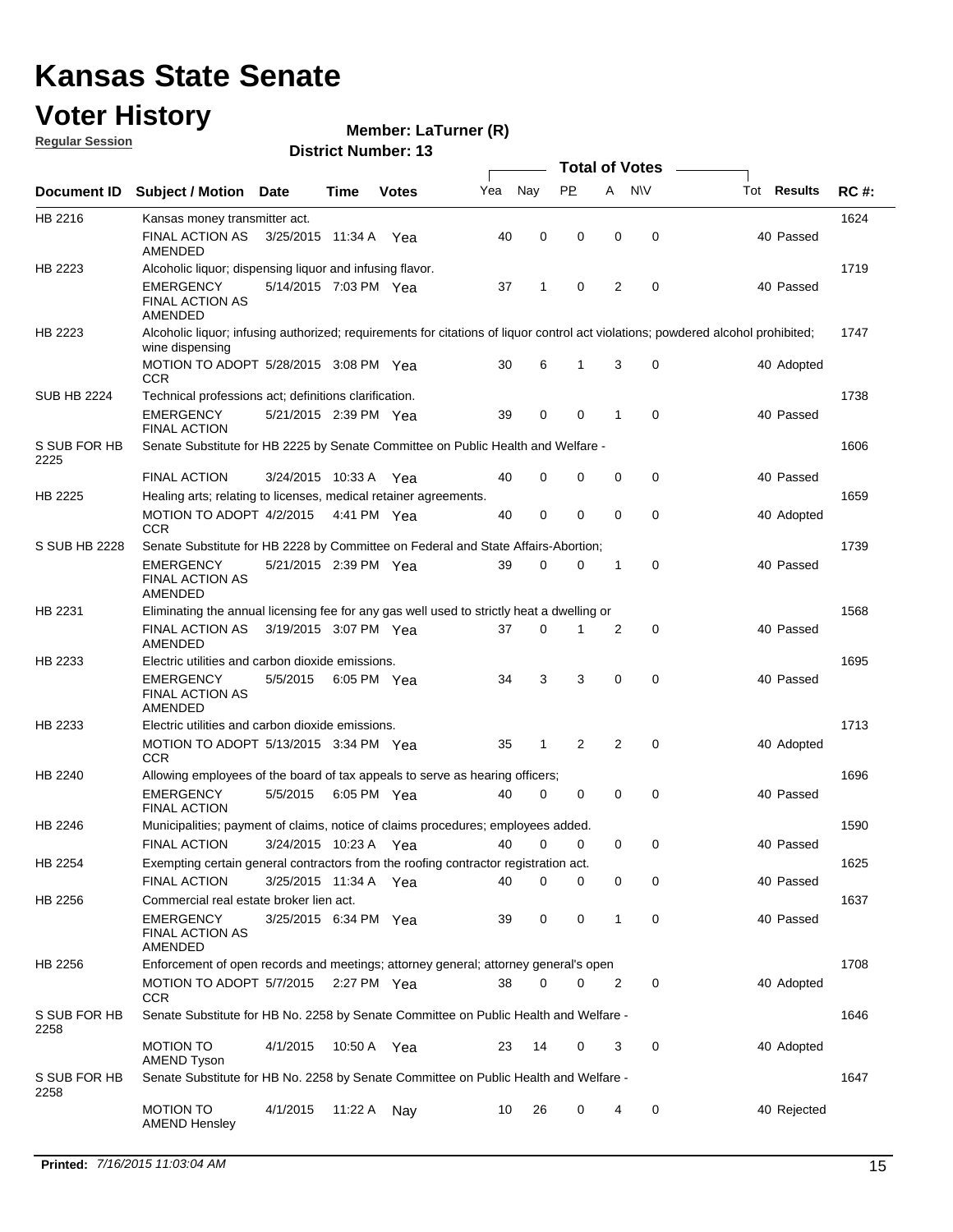#### **Voter History**

#### **Member: LaTurner (R)**

**Document ID** Subject / Motion Date Time Votes Yea Nay PP A NIV Tot Results RC #: **District Number: 13 Date Votes Total of Votes Time Votes** Mea Nay PP A N\V Tot Results **Regular Session** Nav 1648 4/1/2015 S SUB FOR HB 2258 MOTION TO 4/1/2015 3:09 PM Nay 10 25 1 4 0 40 Rejected AMEND Kelly Senate Substitute for HB No. 2258 by Senate Committee on Public Health and Welfare - 1649 MOTION TO 4/1/2015 4:45 PM Nay 8 32 0 0 40 Rejected S SUB FOR HB 2258 AMEND Haley Senate Substitute for HB No. 2258 by Senate Committee on Public Health and Welfare - 1650 MOTION TO 4/1/2015 5:01 PM Nay 7 32 0 1 0 40 Rejected S SUB FOR HB 2258 AMEND Haley Senate Substitute for HB No. 2258 by Senate Committee on Public Health and Welfare - 1655 FINAL ACTION AS 4/2/2015 2:40 PM Yea 40 40 40 A 40 Passed S SUB FOR HB 2258 AMENDED Senate Substitute for HB No. 2258 by Senate Committee on Public Health and Welfare - 1626 FINAL ACTION AS 3/25/2015 11:34 A Yea  $40 \quad 0 \quad 0 \quad 0 \quad 0$ HB 2259 AMENDED Amending the county and municipal statement of indebtedness reporting deadlines. Yea 40 0 0 0 0 40 Passed 1579 3/19/2015 EMERGENCY Yea 40 6:13 PM 34 4 0 0 2 Passed HB 2267 FINAL ACTION Alternative project delivery; notice requirements and selection procedures. 1698 5/5/2015 EMERGENCY Yea 40 6:05 PM 40 0 0 0 0 Passed HB 2268 FINAL ACTION AS AMENDED Authorizing the state historical society to accept the Last Chance Store and the state board of 1607 3/24/2015 FINAL ACTION Yea 40 10:33 A 40 0 0 0 0 Passed HB 2275 Relating to substances included in schedules I, II, III and IV of the uniform controlled 1608 3/24/2015 FINAL ACTION Yea 40 10:33 A 40 0 0 0 0 Passed S SUB FOR HB 2281 Senate Substitute for HB 2281 by Committee on Public Health and Welfare - Relating to duties 1770 6/6/2015 MOTION TO ADOPT Yea 40 6:31 PM 28 11 0 0 1 Adopted S SUB HB 2281 **CCR** Senate Substitute for HB 2281 by Committee on Public Health and Welfare - Public assistance; 1610 MOTION TO 3/24/2015 4:40 PM Nay 20 18 2 0 0 40 Adopted S SUB FOR HB 2326 AMEND Melcher Senate Substitute for HB 2326 by Committee on Education -- Amending the professional 1627 FINAL ACTION AS 3/25/2015 11:34 A Nay 13 27 0 0 40 Not passed S SUB FOR HB 2326 AMENDED Senate Substitute for HB 2326 by Committee on Education - Amending the professional 1714 MOTION TO 5/14/2015 4:05 PM Yea 11 26 1 2 0 40 Rejected HB 2331 AMEND Bruce Consumption of alcoholic liquor on public property at a catered event. 1715 MOTION TO 5/14/2015 4:37 PM Yea 21 16 1 2 0 40 40 Adopted HB 2331 AMEND Lynn Consumption of alcoholic liquor on public property at a catered event. 1720 5/14/2015 EMERGENCY Yea 40 7:03 PM 31 5 0 2 2 Passed HB 2331 FINAL ACTION AS AMENDED Consumption of alcoholic liquor on public property at a catered event. 1757 MOTION TO ADOPT 6/1/2015 4:35 PM Yea 46 4:35 PM Yea 4:35 4:35 PM 135 4:35 PM 136 4:35 PM 136 HB 2331 **CCR** Consumption of alcoholic liquor on public property at a catered event.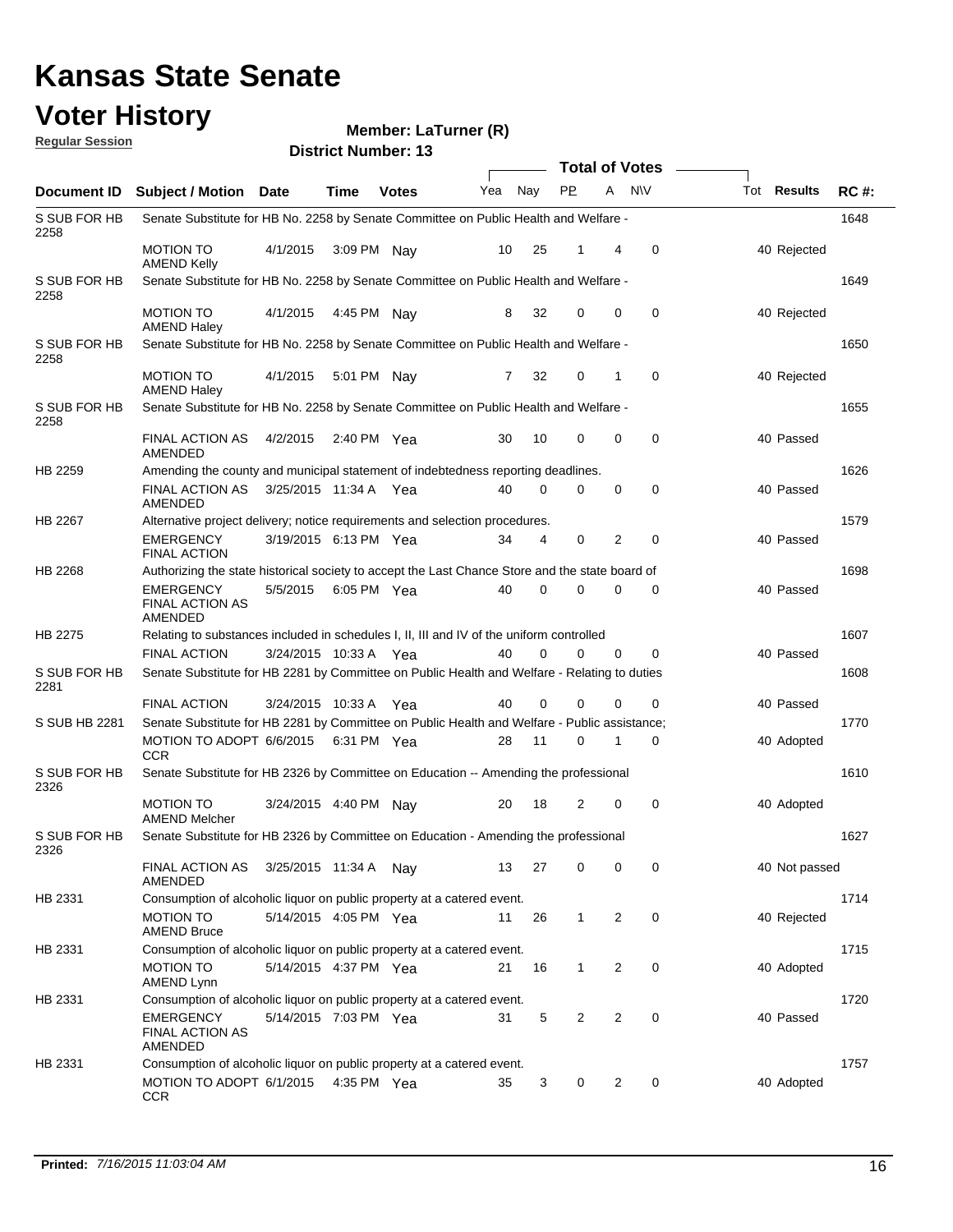### **Voter History**

**Member: LaTurner (R)** 

**Regular Session**

|                 |                                                                                                      | <b>Total of Votes</b> |             |              |     |              |              |   |             |  |                    |             |
|-----------------|------------------------------------------------------------------------------------------------------|-----------------------|-------------|--------------|-----|--------------|--------------|---|-------------|--|--------------------|-------------|
| Document ID     | Subject / Motion Date                                                                                |                       | Time        | <b>Votes</b> | Yea | Nay          | PP.          | A | <b>NV</b>   |  | Tot <b>Results</b> | <b>RC#:</b> |
| HB 2336         | Requiring use of risk assessment tool in certain juvenile cases.                                     |                       |             |              |     |              |              |   |             |  |                    | 1628        |
|                 | FINAL ACTION AS<br>AMENDED                                                                           | 3/25/2015 11:34 A Yea |             |              | 40  | 0            | 0            | 0 | 0           |  | 40 Passed          |             |
| HB 2352         | Financial institutions and remote service units.                                                     |                       |             |              |     |              |              |   |             |  |                    | 1721        |
|                 | <b>EMERGENCY</b><br><b>FINAL ACTION AS</b><br>AMENDED                                                | 5/14/2015 7:03 PM Yea |             |              | 38  | 0            | 0            | 2 | 0           |  | 40 Passed          |             |
| HB 2352         | Insurance; coverage for autism spectrum disorder; notice of termination of coverage of motor vehicle |                       |             |              |     |              |              |   |             |  |                    | 1748        |
|                 | MOTION TO ADOPT 5/28/2015 3:08 PM Yea<br><b>CCR</b>                                                  |                       |             |              | 37  | 0            | $\Omega$     | 3 | 0           |  | 40 Adopted         |             |
| S SUB HB 2353   | Senate Substitute for HB 2353 by Committee on Ways and Means - Education; amendments                 |                       |             |              |     |              |              |   |             |  |                    | 1740        |
|                 | EMERGENCY<br><b>FINAL ACTION AS</b><br>AMENDED                                                       | 5/21/2015 2:39 PM Yea |             |              | 39  | 0            | 0            | 1 | 0           |  | 40 Passed          |             |
| S SUB HB 2353   | 1758<br>Education; amendments regarding virtual school state aid, supplemental general state aid,    |                       |             |              |     |              |              |   |             |  |                    |             |
|                 | MOTION TO ADOPT 6/1/2015 4:35 PM Yea<br><b>CCR</b>                                                   |                       |             |              | 38  | 0            | 0            | 2 | 0           |  | 40 Adopted         |             |
| HB 2364         | Removing sunset on the veterinary training program for rural Kansas.                                 |                       |             |              |     |              |              |   |             |  |                    | 1580        |
|                 | EMERGENCY<br><b>FINAL ACTION AS</b><br>AMENDED                                                       | 3/19/2015 6:13 PM Yea |             |              | 37  | $\mathbf{1}$ | 0            | 2 | 0           |  | 40 Passed          |             |
| HB 2364         | Improvement districts; filling vacancies of directors.                                               |                       |             |              |     |              |              |   |             |  |                    | 1731        |
|                 | MOTION TO ADOPT 5/21/2015 10:34 A Yea<br><b>CCR</b>                                                  |                       |             |              | 37  | $\mathbf 0$  | $\mathbf 0$  | 3 | 0           |  | 40 Adopted         |             |
| HB 2391         | State employees; classified positions converted to unclassified positions.                           |                       |             |              |     |              |              |   |             |  |                    | 1689        |
|                 | <b>MOTION TO</b><br><b>AMEND Hawk</b>                                                                | 5/5/2015              | 3:02 PM Yea |              | 16  | 22           | 2            | 0 | 0           |  | 40 Rejected        |             |
| HB 2391         | State employees; classified positions converted to unclassified positions.                           |                       |             |              |     |              |              |   |             |  |                    | 1690        |
|                 | <b>MOTION TO</b><br><b>AMEND Pettey</b>                                                              | 5/5/2015              | 3:42 PM Nay |              | 10  | 29           | 0            | 1 | 0           |  | 40 Rejected        |             |
| HB 2391         | State employees; classified positions converted to unclassified positions.                           |                       |             |              |     |              |              |   |             |  |                    | 1691        |
|                 | <b>MOTION TO</b><br><b>AMEND Faust-</b><br>Goudeau                                                   | 5/5/2015              | 4:13 PM Nav |              |     | 30<br>8      | 1            | 1 | 0           |  | 40 Rejected        |             |
| HB 2391         | State employees; classified positions converted to unclassified positions.                           |                       |             |              |     |              |              |   |             |  |                    | 1701        |
|                 | <b>EMERGENCY</b><br><b>FINAL ACTION</b>                                                              | 5/5/2015              | 6:05 PM Yea |              | 24  | 16           | 0            | 0 | 0           |  | 40 Passed          |             |
| HB 2395         | State building projects; negotiating committees; alternative procurement.                            |                       |             |              |     |              |              |   |             |  |                    | 1692        |
|                 | <b>EMERGENCY</b><br>FINAL ACTION AS<br>AMENDED                                                       | 5/5/2015              | 6:05 PM Yea |              | 39  | 1            | 0            | 0 | 0           |  | 40 Passed          |             |
| HB 2395         | State building projects; negotiating committees; alternative procurement.                            |                       |             |              |     |              |              |   |             |  |                    | 1724        |
|                 | MOTION TO ADOPT 5/14/2015 7:03 PM Yea<br><b>CCR</b>                                                  |                       |             |              | 35  | $\mathbf{1}$ | 2            | 2 | $\mathbf 0$ |  | 40 Adopted         |             |
| <b>HCR 5002</b> | Joint rules for the Senate and House of Representatives, 2015-2016.                                  |                       |             |              |     |              |              |   |             |  |                    | 1464        |
|                 | FINAL ACTION AS<br>AMENDED                                                                           | 2/4/2015              | 3:18 PM Yea |              | 35  | 4            | $\mathbf{1}$ | 0 | 0           |  | 40 Passed          |             |
| <b>HCR 5002</b> | Joint rules for the Senate and House of Representatives, 2015-2016.                                  |                       |             |              |     |              |              |   |             |  |                    | 1466        |
|                 | MOTION TO ADOPT 2/16/2015 3:03 PM Yea<br><b>CCR</b>                                                  |                       |             |              | 27  | 7            | 2            | 4 | 0           |  | 40 Adopted         |             |
| ANGELL          | State Board of Indigents Defense Services Samantha Angell                                            |                       |             |              |     |              |              |   |             |  |                    | 1554        |
|                 | <b>SENATE</b><br>APPOINTMENT                                                                         | 3/11/2015 2:59 PM Yea |             |              | 40  | 0            | 0            | 0 | 0           |  | 40 Confirmed       |             |
| <b>BAIN</b>     | State Board of Regents Joseph Bain                                                                   |                       |             |              |     |              |              |   |             |  |                    | 1445        |
|                 | <b>SENATE</b><br><b>APPOINTMENT</b>                                                                  | 2/4/2015              |             | 2:58 PM Yea  | 40  | 0            | 0            | 0 | 0           |  | 40 Confirmed       |             |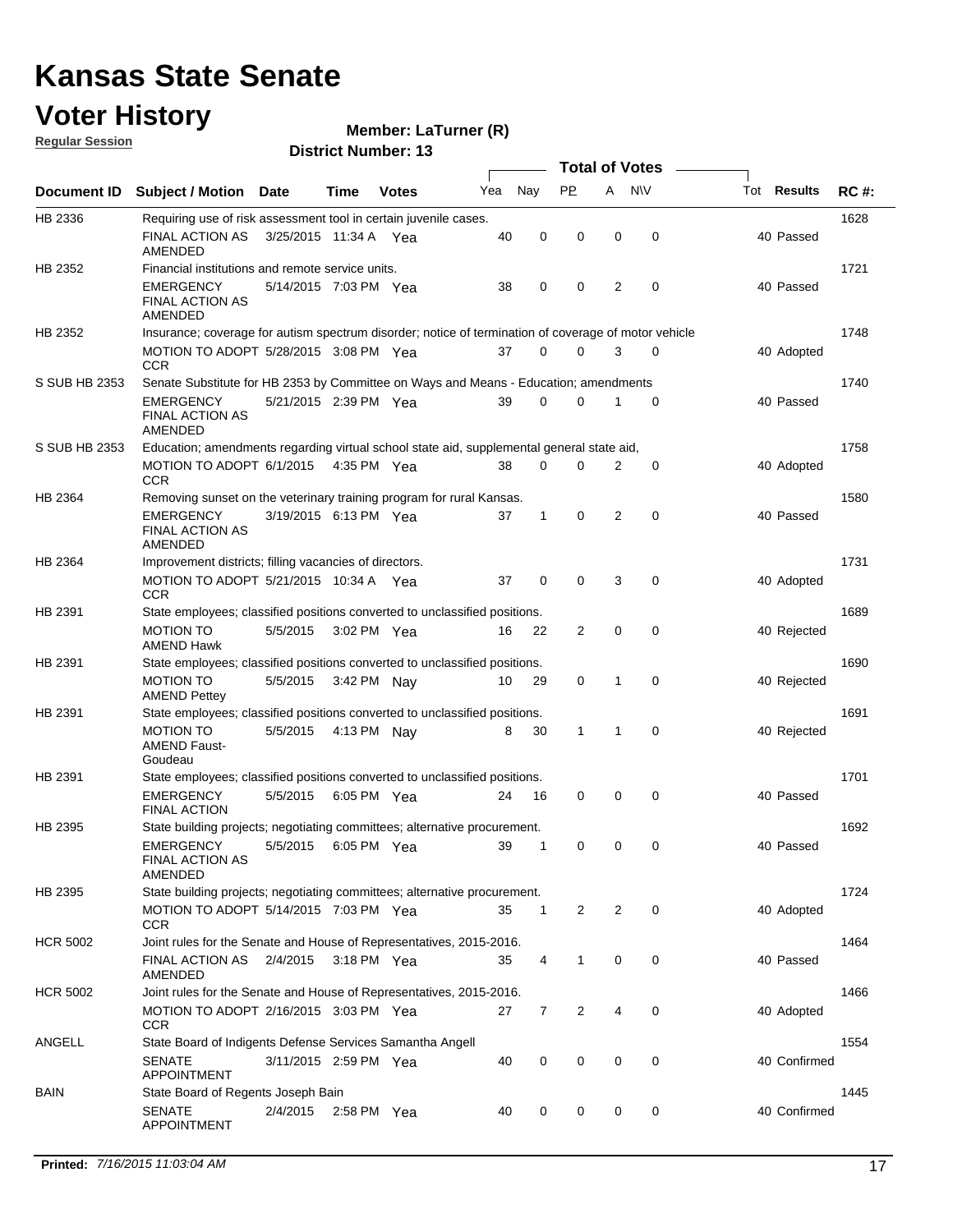### **Voter History**

**Regular Session**

#### **Member: LaTurner (R)**

|                  |                                                                 |                         |               |              |     |             | <b>Total of Votes</b> |   |           |                    |             |
|------------------|-----------------------------------------------------------------|-------------------------|---------------|--------------|-----|-------------|-----------------------|---|-----------|--------------------|-------------|
| Document ID      | <b>Subject / Motion</b>                                         | <b>Date</b>             | Time          | <b>Votes</b> | Yea | Nay         | <b>PP</b>             | A | <b>NV</b> | Tot <b>Results</b> | <b>RC#:</b> |
| <b>BERNAUER</b>  | State Banking Board Neal Bernauer                               |                         |               |              |     |             |                       |   |           |                    | 1455        |
|                  | <b>SENATE</b><br><b>APPOINTMENT</b>                             | 2/4/2015                | 3:01 PM Yea   |              | 40  | 0           | 0                     | 0 | 0         | 40 Confirmed       |             |
| <b>BRUCE</b>     | Kansas Highway Patrol Mark Bruce                                |                         |               |              |     |             |                       |   |           |                    | 1671        |
|                  | <b>SENATE</b><br><b>APPOINTMENT</b>                             | 4/2/2015                | 5:41 PM Yea   |              | 40  | $\mathbf 0$ | 0                     | 0 | 0         | 40 Confirmed       |             |
| <b>BRUFFETT</b>  | Department for Aging and Disability Services Kari Bruffett      |                         |               |              |     |             |                       |   |           |                    | 1443        |
|                  | <b>SENATE</b><br><b>APPOINTMENT</b>                             | 2/4/2015                | $2:58$ PM Yea |              | 40  | 0           | 0                     | 0 | 0         | 40 Confirmed       |             |
| <b>BRUNETTI</b>  | Central Low-Level Radioactive Waste Commission Richard Brunetti |                         |               |              |     |             |                       |   |           |                    |             |
|                  | <b>SENATE</b><br><b>APPOINTMENT</b>                             | 2/4/2015                | 2:58 PM Yea   |              | 40  | 0           | 0                     | 0 | 0         | 40 Confirmed       |             |
| <b>BURDEN</b>    | Kansas Commission on Veterans Affairs Office Gregg Burden       |                         |               |              |     |             |                       |   |           |                    | 1448        |
|                  | <b>SENATE</b><br><b>APPOINTMENT</b>                             | 2/4/2015                | 2:58 PM Yea   |              | 40  | 0           | 0                     | 0 | 0         | 40 Confirmed       |             |
| CARSON           | State Banking Board Frank Carson                                |                         |               |              |     |             |                       |   |           |                    | 1456        |
|                  | <b>SENATE</b><br><b>APPOINTMENT</b>                             | 2/4/2015                | 3:01 PM Yea   |              | 40  | $\mathbf 0$ | 0                     | 0 | 0         | 40 Confirmed       |             |
| <b>COX</b>       | State Civil Service Board Henry Cox                             |                         |               |              |     |             |                       |   |           |                    | 1732        |
|                  | <b>SENATE</b><br><b>APPOINTMENT</b>                             | 5/21/2015 10:34 A       |               | Yea          | 37  | 0           | 0                     | 3 | 0         | 40 Confirmed       |             |
| <b>EMLER</b>     | State Corporation Commission Jay Emler                          |                         |               |              |     |             |                       |   |           |                    | 1733        |
|                  | <b>SENATE</b><br><b>APPOINTMENT</b>                             | 5/21/2015 10:34 A       |               | Yea          | 37  | 0           | 0                     | 3 | 0         | 40 Confirmed       |             |
| <b>FEUERBORN</b> | State Board of Regents William Feuerborn                        |                         |               |              |     |             |                       |   |           |                    | 1446        |
|                  | <b>SENATE</b><br><b>APPOINTMENT</b>                             | 2/4/2015                | 2:58 PM Yea   |              | 40  | 0           | 0                     | 0 | 0         | 40 Confirmed       |             |
| <b>GARDNER</b>   | Kansas Court of Appeals Kathryn Gardner                         |                         |               |              |     |             |                       |   |           |                    | 1553        |
|                  | <b>SENATE</b><br><b>APPOINTMENT</b>                             | 3/11/2015 2:59 PM Yea   |               |              | 31  | 9           | 0                     | 0 | 0         | 40 Confirmed       |             |
| <b>JONES</b>     | Kansas Racing and Gaming Commission Brandon Jones               |                         | 1734          |              |     |             |                       |   |           |                    |             |
|                  | <b>SENATE</b><br><b>APPOINTMENT</b>                             | 5/21/2015  10:34 A  Yea |               |              | 37  | 0           | 0                     | 3 | 0         | 40 Confirmed       |             |
| <b>KING</b>      | University of Kansas Hospital Authority Elizabeth King          |                         |               |              |     |             |                       |   |           |                    | 1460        |
|                  | <b>SENATE</b><br><b>APPOINTMENT</b>                             | 2/4/2015                | 3:01 PM Yea   |              | 40  | 0           | 0                     | 0 | 0         | 40 Confirmed       |             |
| LAIR             | Pooled Money Investment Board Casey Lair                        |                         |               |              |     |             |                       |   |           |                    | 1453        |
|                  | <b>SENATE</b><br>APPOINTMENT                                    | 2/4/2015                | 3:01 PM Yea   |              | 40  | 0           | 0                     | 0 | 0         | 40 Confirmed       |             |
| LAIR             | Kansas State Banking Board Casey Lair                           |                         |               |              |     |             |                       |   |           |                    | 1676        |
|                  | <b>SENATE</b><br><b>APPOINTMENT</b>                             | 4/2/2015 5:41 PM Yea    |               |              | 40  | 0           | 0                     | 0 | 0         | 40 Confirmed       |             |
| <b>LEIKER</b>    | State Board of Indigents Defense Services Jeffrey Leiker        |                         |               |              |     |             |                       |   |           |                    | 1555        |
|                  | <b>SENATE</b><br><b>APPOINTMENT</b>                             | 3/11/2015 2:59 PM Yea   |               |              | 40  | 0           | 0                     | 0 | 0         | 40 Confirmed       |             |
| LEVIN            | Pooled Money Investment Board Lewis Levin                       |                         |               |              |     |             |                       |   |           |                    | 1454        |
|                  | <b>SENATE</b><br>APPOINTMENT                                    | 2/4/2015                | 3:01 PM Yea   |              | 40  | 0           | 0                     | 0 | 0         | 40 Confirmed       |             |
| LINVILLE         | Kansas Development Finance Authority Donald Linville            |                         |               |              |     |             |                       |   |           |                    | 1735        |
|                  | <b>SENATE</b><br><b>APPOINTMENT</b>                             | 5/21/2015 10:34 A Yea   |               |              | 37  | 0           | 0                     | 3 | 0         | 40 Confirmed       |             |
| <b>LONG</b>      | Kansas Public Employees Retirement Board of Trus Chris Long     |                         |               |              |     |             |                       |   |           |                    | 1674        |
|                  | <b>SENATE</b><br><b>APPOINTMENT</b>                             | 4/2/2015                | 5:41 PM Yea   |              | 40  | 0           | 0                     | 0 | 0         | 40 Confirmed       |             |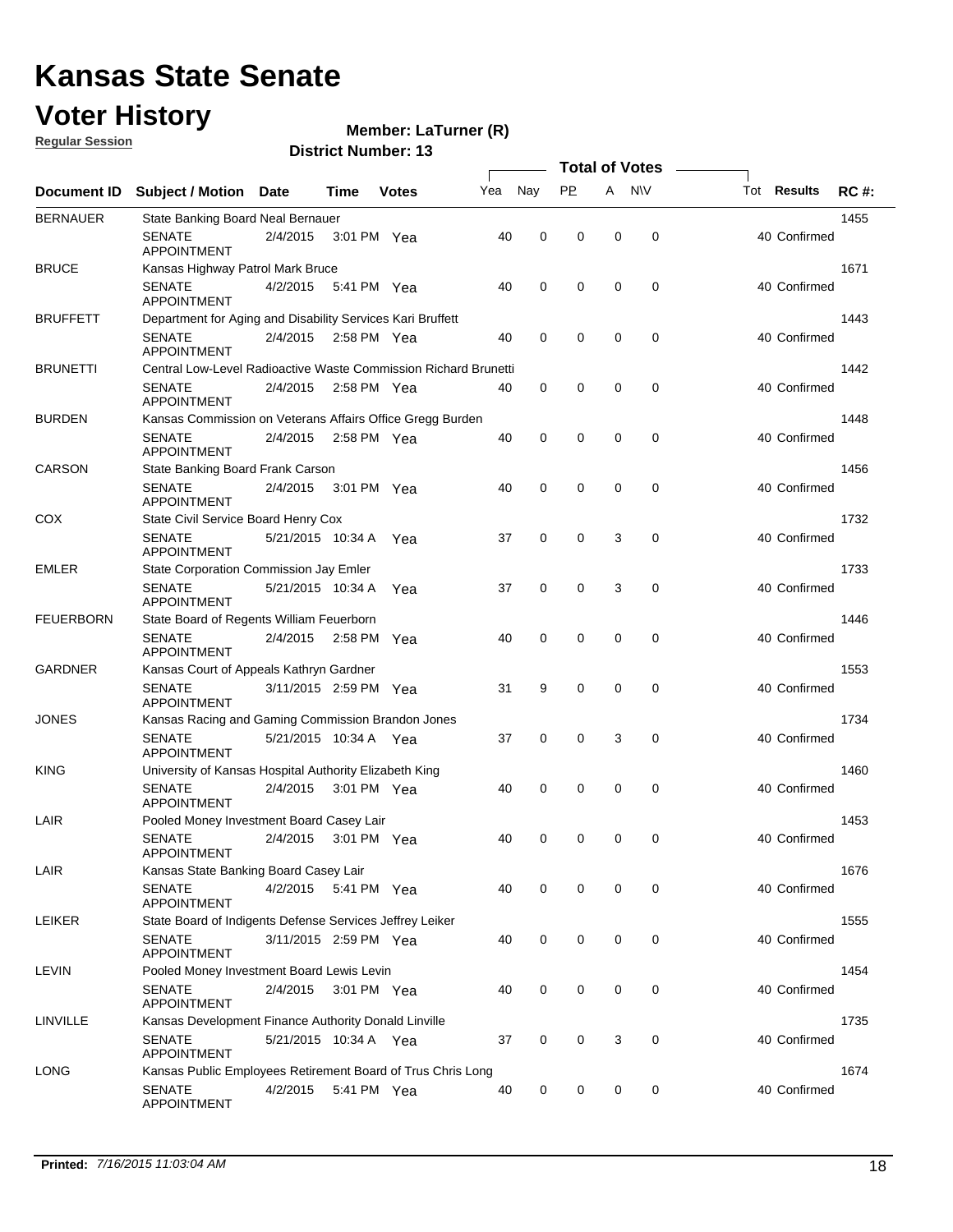#### **Voter History Regular Session**

#### **Member: LaTurner (R)**

**District Number: 13**

|                  |                                                                   |                       |             |               |     |             |           | <b>Total of Votes</b> |             |                     |             |
|------------------|-------------------------------------------------------------------|-----------------------|-------------|---------------|-----|-------------|-----------|-----------------------|-------------|---------------------|-------------|
| Document ID      | <b>Subject / Motion Date</b>                                      |                       | Time        | <b>Votes</b>  | Yea | Nay         | <b>PP</b> | A                     | <b>NV</b>   | Tot Results         | <b>RC#:</b> |
| <b>MCCONWELL</b> | Kansas Racing and Gaming Commission Laura McConwell               |                       |             |               |     |             |           |                       |             |                     | 1450        |
|                  | <b>SENATE</b><br><b>APPOINTMENT</b>                               | 2/4/2015              |             | $2:58$ PM Yea | 40  | 0           | 0         | 0                     | 0           | 40 Confirmed        |             |
| <b>MCCONWELL</b> | Kansas Racing and Gaming Commission Laura McConwell               |                       |             |               |     |             |           |                       |             |                     | 1670        |
|                  | <b>SENATE</b><br>APPOINTMENT                                      | 4/2/2015              | 5:41 PM Yea |               | 18  | 19          | 3         | 0                     | 0           | 40 Not<br>confirmed |             |
| <b>MOHATT</b>    | Kansas Army National Guard Anthony Mohatt                         |                       |             |               |     |             |           |                       |             |                     | 1673        |
|                  | <b>SENATE</b><br><b>APPOINTMENT</b>                               | 4/2/2015              |             | 5:41 PM Yea   | 40  | 0           | 0         | 0                     | 0           | 40 Confirmed        |             |
| <b>MOSIER</b>    | Department of Health and Environment Susan Mosier                 |                       |             |               |     |             |           |                       |             |                     | 1675        |
|                  | <b>SENATE</b><br><b>APPOINTMENT</b>                               | 4/2/2015              |             | 5:41 PM Yea   | 33  | 4           | 3         | 0                     | 0           | 40 Confirmed        |             |
| <b>MURFIN</b>    | Kansas Bioscience Authority David Murfin                          |                       |             |               |     |             |           |                       |             |                     | 1461        |
|                  | <b>SENATE</b><br><b>APPOINTMENT</b>                               | 2/4/2015              |             | 3:01 PM Yea   | 40  | $\mathbf 0$ | 0         | 0                     | 0           | 40 Confirmed        |             |
| <b>NEWTON</b>    | State Board of Regents Zoe Newton                                 |                       |             |               |     |             |           |                       |             |                     | 1447        |
|                  | <b>SENATE</b><br>APPOINTMENT                                      | 2/4/2015 2:58 PM Yea  |             |               | 40  | $\mathbf 0$ | 0         | $\mathbf 0$           | 0           | 40 Confirmed        |             |
| <b>PITNER</b>    | State Banking Board Thomas Pitner                                 |                       |             |               |     |             |           |                       |             |                     | 1457        |
|                  | <b>SENATE</b><br><b>APPOINTMENT</b>                               | 2/4/2015              | 3:01 PM Yea |               | 40  | 0           | 0         | 0                     | $\mathbf 0$ | 40 Confirmed        |             |
| <b>RODRIGUEZ</b> | State Board of Indigents Defense Services Roman Rodriguez         |                       |             |               |     |             |           |                       |             |                     | 1702        |
|                  |                                                                   | 5/5/2015              | 6:08 PM Yea |               | 40  | 0           | 0         | 0                     | 0           | 40 Passed           |             |
| <b>SCHARPING</b> | State Lottery Commission Jeffry Scharping                         |                       |             |               |     |             |           |                       |             |                     | 1449        |
|                  | <b>SENATE</b><br><b>APPOINTMENT</b>                               | 2/4/2015              |             | 2:58 PM Yea   | 40  | 0           | 0         | 0                     | 0           | 40 Confirmed        |             |
| <b>SCHMIDT</b>   | Member, State Civil Service Board; to serve a four year term.     |                       |             |               |     |             |           |                       |             |                     | 1479        |
|                  | <b>SENATE</b><br><b>APPOINTMENT</b>                               | 2/23/2015 3:08 PM Yea |             |               | 39  | $\mathbf 0$ | 0         | 1                     | 0           | 40 Confirmed        |             |
| <b>SELANDERS</b> | Kansas Air National Guard Jay Selanders                           |                       |             |               |     |             |           |                       |             |                     | 1672        |
|                  | <b>SENATE</b><br><b>APPOINTMENT</b>                               | 4/2/2015 5:41 PM Yea  |             |               | 40  | $\mathbf 0$ | 0         | 0                     | $\mathbf 0$ | 40 Confirmed        |             |
| <b>SETCHELL</b>  | State Civil Service Board Phillis Setchell                        |                       |             |               |     |             |           |                       |             |                     | 1736        |
|                  | <b>SENATE</b><br><b>APPOINTMENT</b>                               | 5/21/2015 10:34 A Yea |             |               | 36  | 0           | 1         | 3                     | 0           | 40 Confirmed        |             |
| SUNDERLAND       | University of Kansas Hospital Authority Charles Sunderland        |                       |             |               |     |             |           |                       |             |                     | 1737        |
|                  | <b>SENATE</b><br><b>APPOINTMENT</b>                               | 5/21/2015 10:34 A Yea |             |               | 37  | 0           | 0         | 3                     | 0           | 40 Confirmed        |             |
| WALLER           | Kansas Employment Security Board of Review Ryann Waller           |                       |             |               |     |             |           |                       |             |                     | 1444        |
|                  | SENATE<br><b>APPOINTMENT</b>                                      | 2/4/2015 2:58 PM Yea  |             |               | 40  | 0           | 0         | 0                     | 0           | 40 Confirmed        |             |
| WESSEL           | State Banking Board Linda Wessel                                  |                       |             |               |     |             |           |                       |             |                     | 1458        |
|                  | <b>SENATE</b><br>APPOINTMENT                                      | 2/4/2015 3:01 PM Yea  |             |               | 40  | 0           | 0         | 0                     | 0           | 40 Confirmed        |             |
| WESSELL          | Kansas State Banking Board Linda Wessell                          |                       |             |               |     |             |           |                       |             |                     | 1677        |
|                  | <b>SENATE</b><br>APPOINTMENT                                      | 4/2/2015 5:41 PM Yea  |             |               | 40  | 0           | 0         | 0                     | 0           | 40 Confirmed        |             |
| WHITHAM          | State Banking Board Jeff Whitham                                  |                       |             |               |     |             |           |                       |             |                     | 1459        |
|                  | <b>SENATE</b><br>APPOINTMENT                                      | 2/4/2015 3:01 PM Yea  |             |               | 40  | 0           | 0         | 0                     | 0           | 40 Confirmed        |             |
| <b>WILLIAMS</b>  | Kansas Crime Victims Compensation Board Thomas Williams           |                       |             |               |     |             |           |                       |             |                     | 1451        |
|                  | <b>SENATE</b><br>APPOINTMENT                                      | 2/4/2015 2:58 PM Yea  |             |               | 40  | 0           | 0         | 0                     | 0           | 40 Confirmed        |             |
| <b>WRIGHT</b>    | Department of Credit Unions Jerel Wright<br>SENATE<br>APPOINTMENT | 2/4/2015              |             | 3:01 PM Yea   | 40  | 0           | 0         | 0                     | 0           | 40 Confirmed        | 1452        |

**Printed:** *7/16/2015 11:03:04 AM* 19